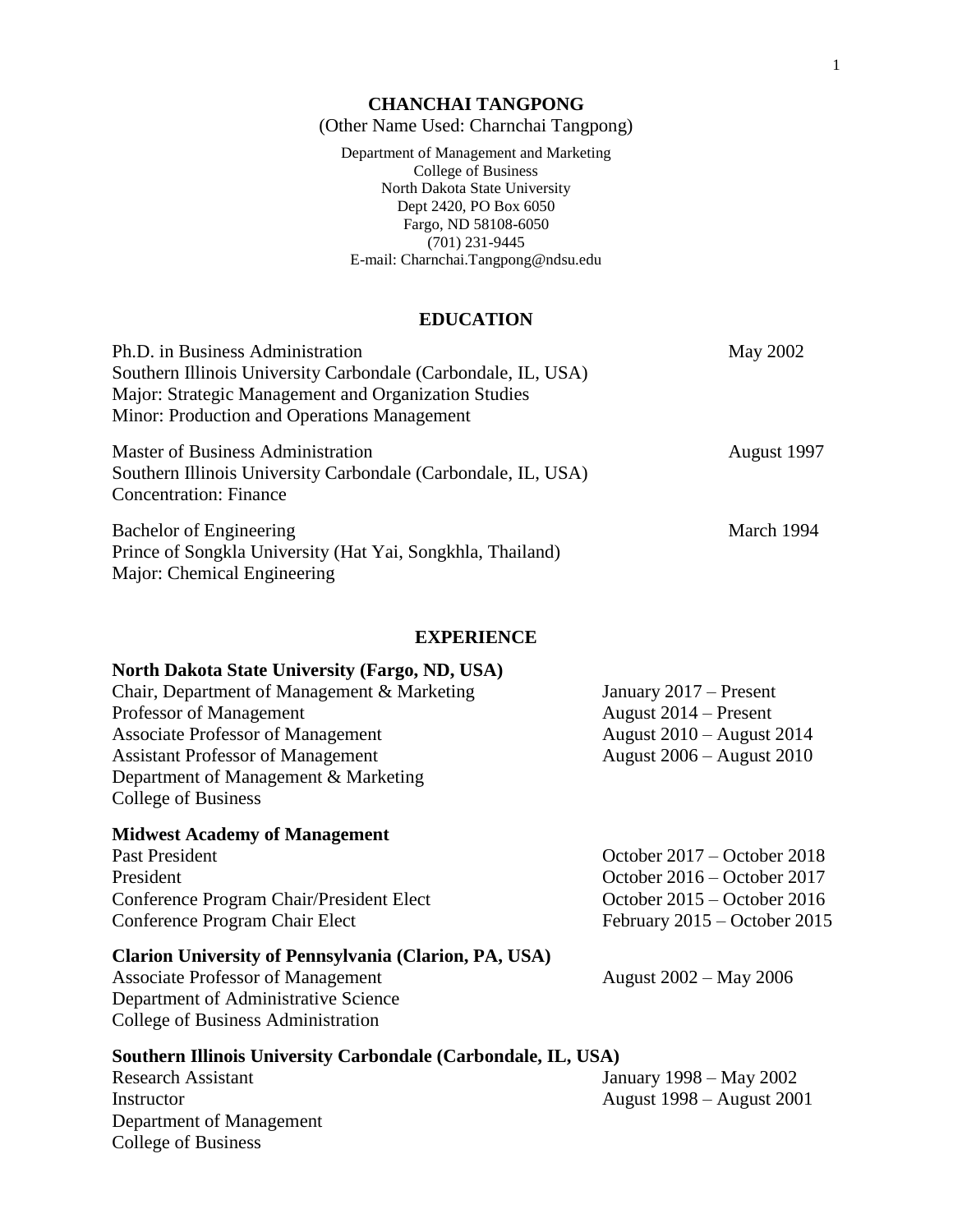### **AWARDS AND HONORS**

- 1. Research Excellence Award, Management and Marketing Department, North Dakota State University, 2020-2021.
- 2. Management Education and Development ASFOR Best Professional Development Workshop award, *the 77th Annual Meeting of the Academy of Management*, 2017.
- 3. Outstanding President Award, *the Midwest Academy of Management*, 2017.
- 4. Research Excellence Award, Management and Marketing Department, North Dakota State University, 2016-2017.
- 5. Paper of the Year Award, Management and Marketing Department, North Dakota State University, 2016-2017.
- 6. Conference Program Chair of *the Midwest Academy of Management*, 2016.
- 7. Outstanding Paper in *the 2016 Emerald Literati Network Awards for Excellence – Journal of Business & Industrial Marketing*.
- 8. Best Paper Nominee, *the 46th Annual Meeting of the Decision Sciences Institute*, 2015, with a book chapter publication in *Models and Applications in the Decision Sciences – Best Papers from the 2015 Annual Conference*.
- 9. Strategizing, Activities and Practices Interest Group's Best Practice-Oriented Paper Award, *the 75th Annual Meeting of the Academy of Management*, 2015.
- 10. Best Paper Nominee, *the 45th Annual Meeting of the Decision Sciences Institute*, 2014, with a book chapter publication in *Trends and Research in the Decision Sciences – Best Papers from the 2014 Annual Confere*nce.
- 11. Best Paper Proceedings, Business Policy and Strategy Division, *the 73rd Annual Meeting of the Academy of Management*, 2013.
- 12. Apple Polisher Recipient (for making exceptional impact on student college experience), North Dakota State University, 2013.
- 13. Best Theoretical/Empirical Paper Award, *the 42nd Annual Meeting of the Decision Sciences Institute*, 2011.
- 14. Best Reviewer, *the 54th Annual Meeting of the Midwest Academy of Management*, 2011.
- 15. Eisele Teaching Fellow (for teaching excellence), College of Business, North Dakota State University, 2010 – 2013.
- 16. Invited Faculty Member, The International Honor Society Beta Gamma Sigma, College of Business, North Dakota State University, 2011.
- 17. Best Paper Award Nominee, *the 51st Annual Meeting of the Midwest Academy of Management*, 2008.
- 18. Apple Polisher Recipient (for making exceptional impact on student college experience), North Dakota State University, 2008
- 19. Distinguished Paper Award, Supply Chain Management Track, *the 38th Annual Meeting of the Decision Sciences Institute*, 2007.
- 20. Sage Publications/Research Methods Division Best Paper Award, *the 67th Annual Meeting of the Academy of Management*, 2007.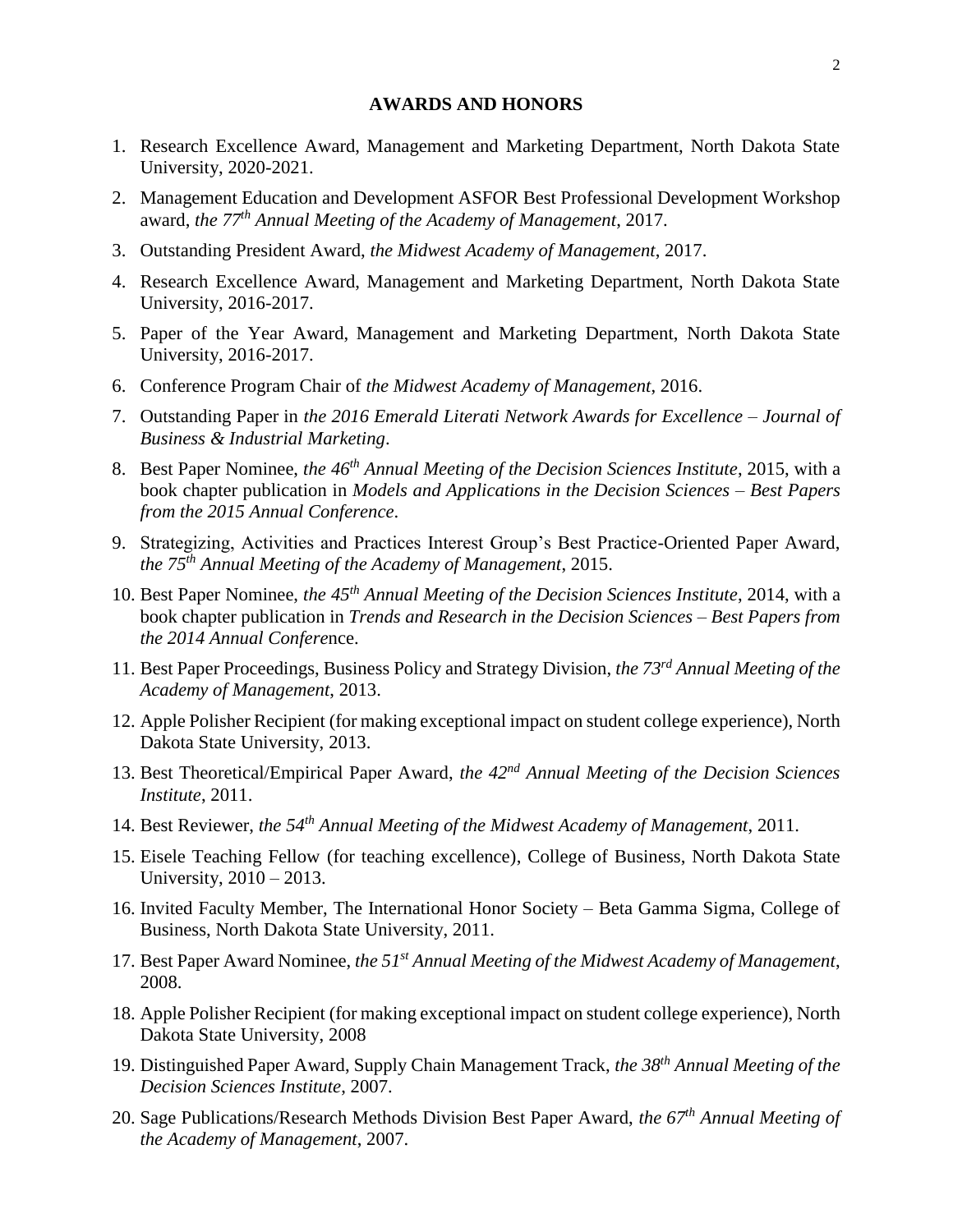- 21. Best Paper Proceedings, Research Methods Division, *the 67th Annual Meeting of the Academy of Management*, 2007.
- 22. Faculty of the Year Nominee, College of Business Administration, Clarion University of PA, 2006.
- 23. Best Paper Proceedings, Operation Management Division, *the 65th Annual Meeting of the Academy of Management*, 2005.
- 24. Best Paper Proceedings, Organization and Management Theory Division, *the 65th Annual Meeting of the Academy of Management*, 2005.
- 25. Researcher of the Year Nominee, College of Business Administration, Clarion University of PA, 2005.
- 26. Researcher of the Year, College of Business Administration, Clarion University of PA, 2003.
- 27. College of Business Administration Dissertation Fellowship, Southern Illinois University, 2002.
- 28. Southern Illinois University Dissertation Research Award, 2001.

## **TEACHING**

#### **Teaching Philosophy**

Care: Care about students and their learning and development Connect: Connect with students through two-way communication Current-Classic: Combine contemporaries and classics for students' learning

### **Teaching Highlights**

- Eisele Teaching Fellow (for teaching excellence), College of Business, North Dakota State University, 2010 – 2013.
- Apple Polisher Recipient (for having made an exceptional impact on student college experience), North Dakota State University, 2008, 2013.
- Invited Faculty Member, The International Honor Society Beta Gamma Sigma, College of Business, North Dakota State University, 2011.
- Taught over 80 sections and evaluated 17 Ph.D./Master's theses.

# **Courses Taught and Course Developments**

## *At North Dakota State University (Overall Student Rating)*

- Senior Capstone Strategic Management:  $4.5/5.0$
- Junior-level Foundations of Management: 4.5/5.0
- MBA Organizational Restructuring: 4.9/5.0
- Graduate and Undergraduate Independent Studies: 5 students
- Course development: MBA Organizational Restructuring

#### *At Clarion University of Pennsylvania (Overall Student Rating)*

- Senior Capstone Administrative Decision Making: 4.5/5.0
- Senior-level Operations Management: 4.2/5.0
- Junior-level Management Theory and Practice: 4.1/5.0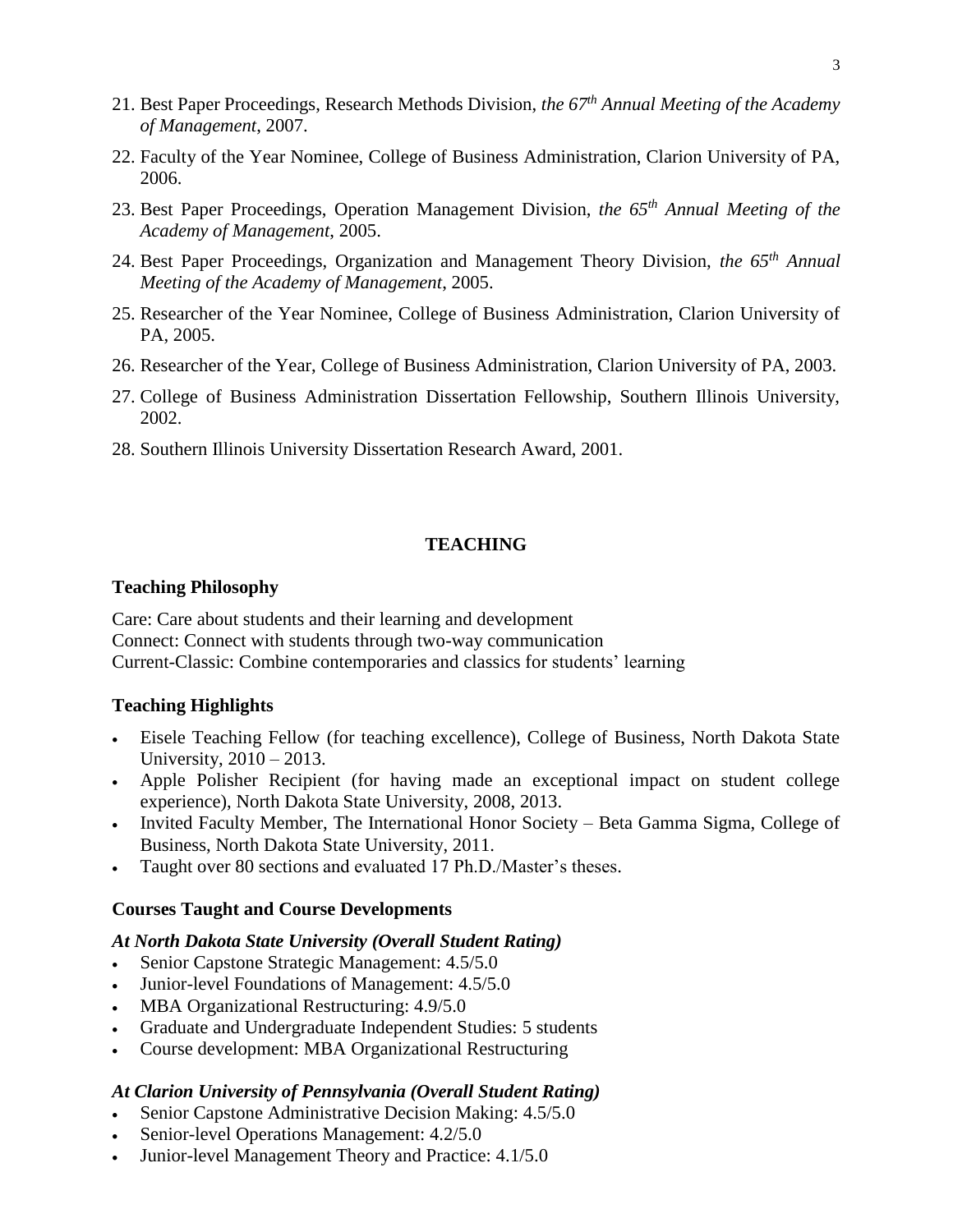- MBA Organization Structure and Behavior: 4.5/5.0
- MBA Capstone Business Strategy and Policy:  $4.4/5.0$
- Graduate and Undergraduate Independent Studies: 6 students
- Course development: MBA Leadership and Organization

## **Graduate Student Advising and Thesis External Examiner**

- Served as an external examiner for Faisal Khurshid, PhD Candidate at Hong Kong Polytechnic University, thesis title: Investigating strategic sourcing performance in response to an innovation shock – the role of knowledge, experience, and market dynamics (2019).
- Served on the master's supervisory committee of Michael Heim at North Dakota State University (2019 – 2020).
- Served on the doctoral dissertation committee of Poyraz Kayabas at North Dakota State University, Dissertation Title: "Three Essays on the Graduated Driver Licensing Program in North Dakota" (2018).
- Served on the doctoral dissertation committee of Fesseha Gebremikael at North Dakota State University, Dissertation Title: "An investigation of social media platforms on supply chain performance through competitive intelligence using AHP model" (2017 – 2018).
- Served on the doctoral dissertation committee of Sardar Zahid at North Dakota State University, Dissertation Title: "Green supply chain management practices: Evidence from small and medium enterprises of Pakistan" (2014 – 2016).
- Served on the master's supervisory committee of Jessica Rick at North Dakota State University, (2012 – 2013).
- Served on the master's supervisory committee of Aditi Mohpal at North Dakota State University, (2012).
- Served on the doctoral dissertation committee of Kiet Tran at Trident University International, Dissertation Title: "Governance, strategy, strategic decision-making process and intention to adopt in software reuse success model." (2009 – 2012).
- Chaired the doctoral dissertation of Reda Bernoussi at Trident University International, Dissertation Title: "Work formalization, dynamic capabilities, and business performance in the context of enterprise resource planning" (2006 – 2011).
- Served on the master's supervisory committee of Nazanin Aaslani at North Dakota State University, (2011).
- Served on the master's supervisory committee of Nimish Dharmadhikari at North Dakota State University, (2009 – 2011).
- Served on the master's supervisory committee of Dan Song at North Dakota State University,  $(2009 - 2010)$ .
- Served on the master's supervisory committee of Yasaman Kazemi at North Dakota State University, (2010).
- Served on the doctoral dissertation committee of Xianzhe Chen at North Dakota State University, Dissertation Title: "Topics in supply chain risk modeling and simulation – A continuous time approach" (2009 – 2010).
- Served on the master's supervisory committee of Mousumi Tanha at North Dakota State University, (2010).
- Served on the master's supervisory committee of Naomi Takahashi at North Dakota State University, (2009 – 2010).
- Served on the master's thesis committee of Robyn Myrum at North Dakota State University, Thesis Title: "Effects of technology in a physical education class" (2008 – 2009).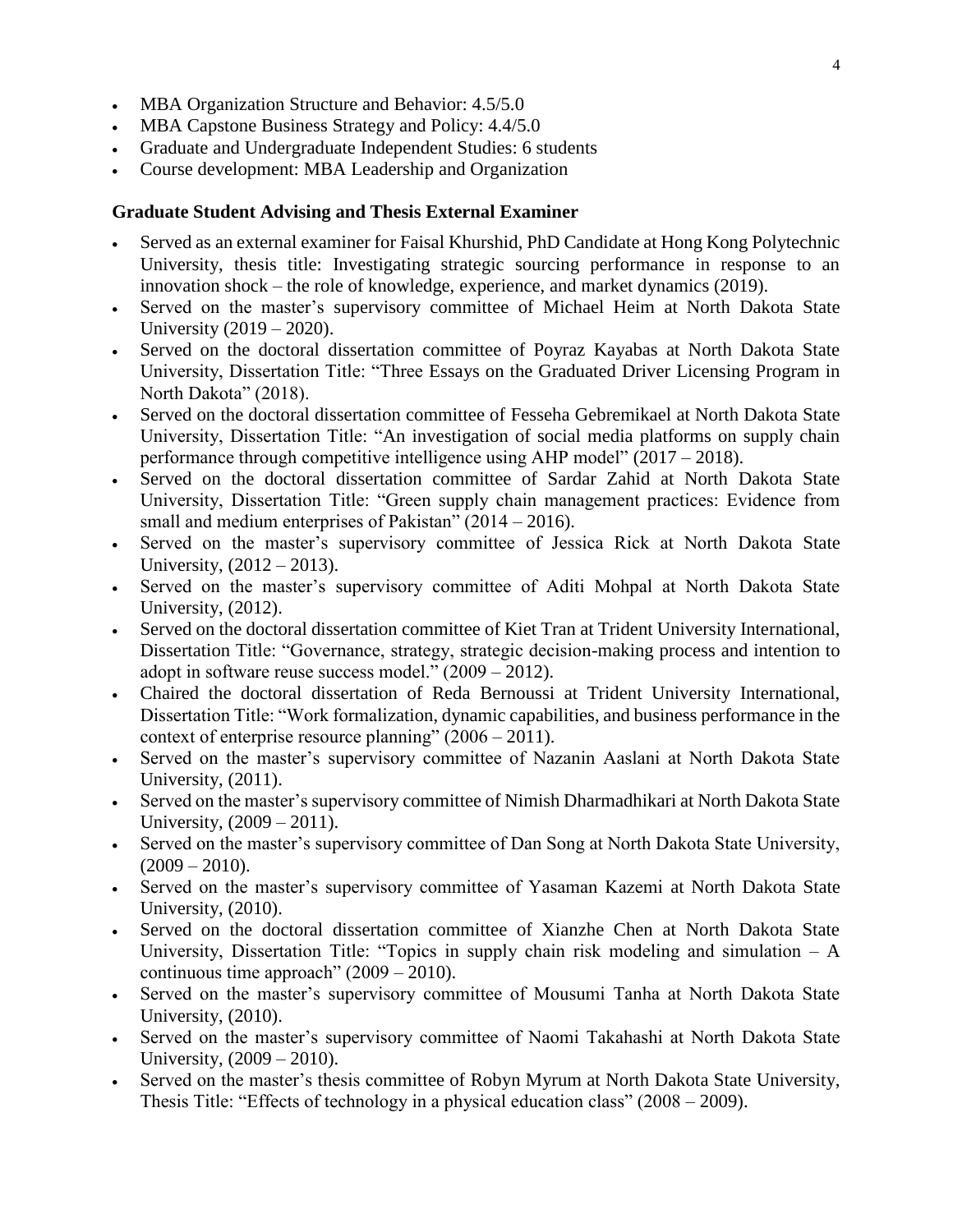# **RESEARCH**

## **Research Interests**

- Strategic values of buyer-supplier relationships and innovations across firm boundaries
- Role of human agents in interfirm and supply chain dynamics
- Strategic turnaround and top management team
- Business transformation in entrepreneurial and established firms
- Research methods in organization and management studies

# **Research Highlights**

- Six best paper/workshop recognitions at the annual meeting of the *Academy of Management*
- Two best/outstanding paper recognitions at the annual meeting of *Decision Sciences Institute*
- Six publications in the *Financial Times 50* journals and seven publications in the *Supply Chain Management Congress*' top four empirically-focused journals
- 2016 outstanding paper of *Journal of Business & Industrial Marketing*
- 41 refereed journal publications, 3 book chapters, 49 refereed conference proceedings publications, and over 80 refereed conference presentations

# **Refereed Journal Publications**

- 1. Park, W-Y., **Tangpong, C.**, Ro, K., & Kim, N. (forthcoming) "The design sourcing choice and technological performance in the upscale and downscale markets of an architectural innovation." *Journal of Operations Management*. **(a top-50 business journal of** *Financial Times***; a top-four empirically focused journal of** *Supply Chain Management Congress***)**
- 2. **Tangpong, C.**, Lehmberg, D., & Li, Z. (forthcoming) "CEO replacement, top management vacancy, and the sequence of top management team changes in high technology turnaround companies." *Long Range Planning*.
- 3. Abebe, M., **Tangpong, C.**, & Ndofor, H. (forthcoming) "Hitting the 'Reset Button': The role of digital reorientation in successful turnarounds." *Long Range Planning*.
- 4. Li, J., Chai, L., **Tangpong, C.**, Hong, M., & Traub, R. (2022) "An empirical investigation of buyer-supplier relationship typologies and their behavioral and performance outcomes." *Journal of Business & Industrial Marketing*, 37(4): 874-892.
- 5. Park, W-Y., & **Tangpong, C.** (2021) "Performance and survival implications of sourcing choice sequence across an architectural innovation life cycle." *Journal of Operations Management*, 67(6): 656-679. **(a top-50 business journal of** *Financial Times***; a top-four empirically focused journal of** *Supply Chain Management Congress***)**
- 6. Clauß, T., Abebe, M., **Tangpong, C.**, & Hock, M. (2021) "Strategic agility, business model innovation and firm performance: An empirical investigation." *IEEE Transactions on Engineering Management*, 68(3): 767-784.
- 7. Li, J., Chai, L., Nordstrom, O., **Tangpong, C.**, & Hung, K. (2021) "Development of a loss aversion scale." *Journal of Managerial Issues*, 33(1): 69-89.
- 8. Pengnate, S., Lehmberg, D., & **Tangpong, C.** (2020) "Top management's communication in economic crisis and the firm's subsequent performance: Sentiment analysis approach." *Corporate Communications: An International Journal*, 25(2): 187-205.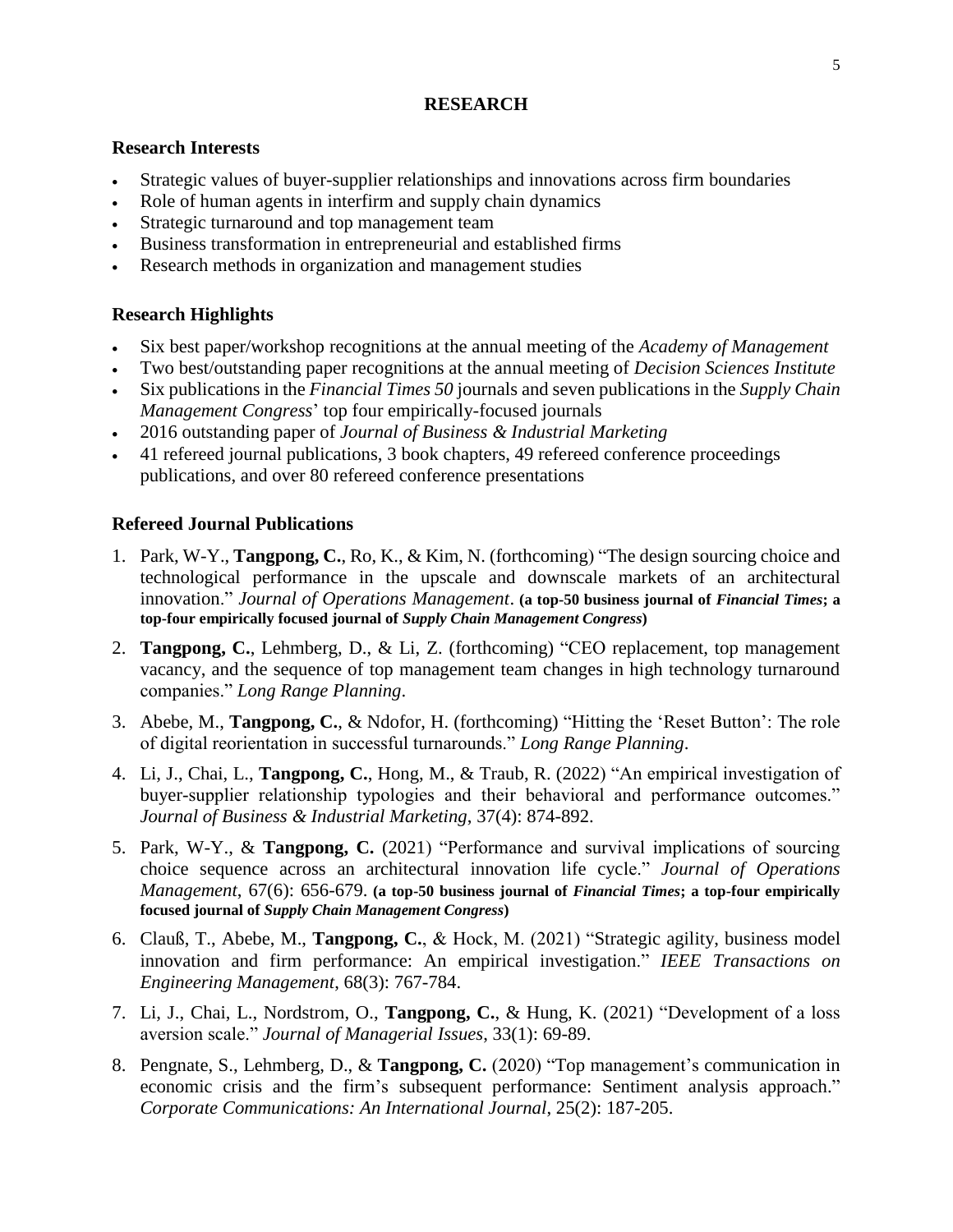- 9. Chai, L., Li, J., **Tangpong, C.**, & Clauß, T. (2020) "The interplays of coopetition, conflicts, trust, and efficiency process innovation in vertical B2B relationships." *Industrial Marketing Management*, 85: 269-280.
- 10. Lehmberg, D., & **Tangpong, C.** (2020) "Employee primacy and corporate slogans in Japanese and American firms' communication in times of crisis." *International Journal of Business Communication*, 57(1): 86-112.
- 11. Lehmberg, D., & **Tangpong, C.** (2020) "Do top management performance attribution patterns matter to subsequent organizational outcomes? A two-country study of attribution in economic crisis." *Journal of Management & Organization*, 26(5): 736-755.
- 12. **Tangpong, C.**, Hung, K., & Li, J.\* (2019) "Toward an agent-system contingency theory for behavioral supply chain and industrial marketing research." Special Issue on "*Psychological Micro-Foundations of Business-to-Business Decision Making*", *Industrial Marketing Management*, 83: 134-147. \*: All co-authors contributed equally
- 13. Clauß, T., & **Tangpong, C.**\* (2019) "Perception-based supplier attributes and performance implications: A multimethod exploratory study." *Journal of Supply Chain Management*, 55(4): 34-66. **(a top-four empirically focused journal of** *Supply Chain Management Congress***)** \*: Both co-authors contributed equally
- 14. Chai, L., Li, J., Clauß, T., & **Tangpong, C.** (2019). "The influences of interdependence, opportunism and technology uncertainty on interfirm coopetition." *Journal of Business & Industrial Marketing*, 34(5): 948-964.
- 15. Banerjee, S., Pillai, R. G., Jones, J. M., Hung, K., & **Tangpong, C.** (2019) "Dark side of power in innovation adoption." *Journal of Managerial Issues*, 31(4): 388-408.
- 16. Clauß, T., & **Tangpong, C.** (2018) "In search for impregnable exchange relationships with buyers: Exploratory insights for suppliers." *Industrial Marketing Management*, 75 (November): 1-16.
- 17. Abebe, M., & **Tangpong, C.** (2018) "Founder-CEOs and corporate turnaround among declining firms." *Corporate Governance: An International Review*, 26: 45-57.
- 18. **Tangpong, C.**, Li, J., & Hung, K.\* (2016) "Dark side of reciprocity norm: Ethical compromise in business exchanges." Special Issue on "*The Dark Side of Business Relationships*", *Industrial Marketing Management*, 55 (May): 83-96. \*: All co-authors contributed equally
- 19. **Tangpong, C.**, Abebe, M., & Li, Z.\* (2015) "A temporal approach to retrenchment and successful turnaround in declining firms." *Journal of Management Studies*, 52(5): 647-677. **(a top-50 business journal of** *Financial Times***)** \*: All co-authors contributed equally
- 20. **Tangpong, C.**, Michalisin, M. D., Traub, R., & Melcher, A. J.\* (2015) "A review of buyersupplier relationship typologies: Progress, problems and future research directions." *Journal of Business & Industrial Marketing*, 30(2): 153-170.
	- \*: This paper won the 2016 Outstanding Paper Award of the journal.
- 21. **Tangpong, C.**, Hung, K., & Li, J.\* (2014) "Agent-system co-development in supply chain research: Propositions and demonstrative findings." *Journal of Operations Management*, 32(4): 154-174. **(a top-50 business journal of** *Financial Times***; a top-four empirically focused journal of**  *Supply Chain Management Congress***)**
	- \*: All co-authors contributed equally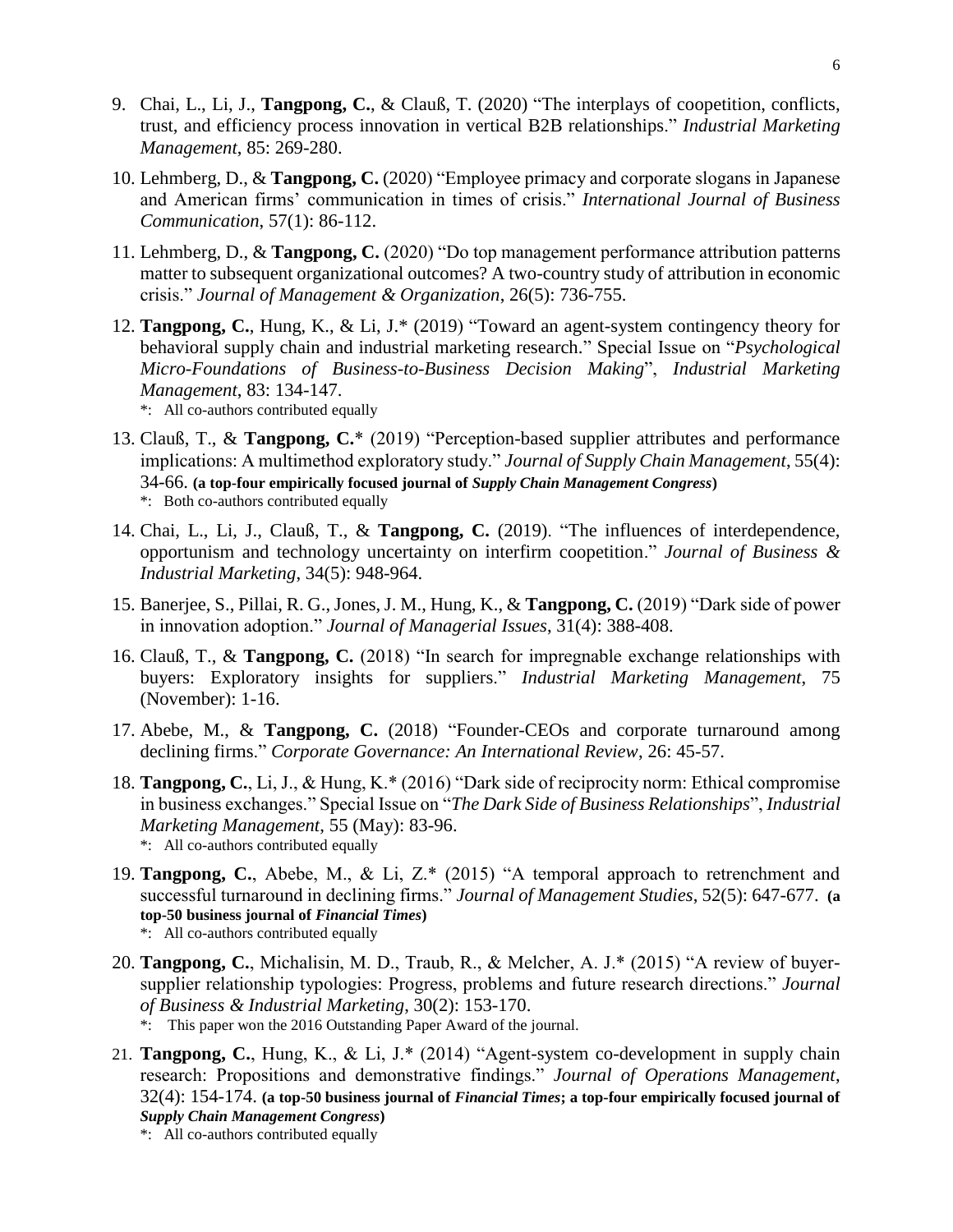- 22. Li, J., **Tangpong, C.**, Hung, K., & Johns, T. (2013) "The role of interfirm reciprocity norm and agent conscientiousness in supply contract adjustment decision." *Journal of Business & Industrial Marketing*, 28(8): 660-671.
- 23. **Tangpong, C.**, Michalisin, M. D., & Li, J. (2012) "Ethical receptive capacity and teaching business ethics." *International Journal of Society Systems Science*, *Special Issue on Business Ethics in Social Science*, 4(3): 278-296.
- 24. Hung, K., **Tangpong, C.**, Li, J., & Li, Y. (2012) "Robustness of general risk propensity scale in cross-cultural settings." *Journal of Managerial Issues*, 24(1): 78-96.
- 25. Li, J., Hung, K., & **Tangpong, C.** (2012) "The role of reciprocity norm and agent conscientiousness in employee layoff decisions." *Management Research Review*, 35(5): 419- 440.
- 26. Ro, Y., Hung, K., & **Tangpong, C.** (2012) "Agent gender and firm compliance in relational exchanges." *International Journal of Commerce and Management*, 22(1): 53-74.
- 27. **Tangpong, C.** (2011) "Content analytic approach to measuring constructs in operations and supply chain management." *Journal of Operations Management*, 29(6): 627-638. **(a top-50 business journal of** *Financial Times***; a top-four empirically focused journal of** *Supply Chain Management Congress***)**
- 28. **Tangpong, C.**, Li, J., & Johns, T. (2010) "Stakeholder prescription and managerial decisions: An investigation of the universality of stakeholder prescription." *Journal of Managerial Issues*, 22(3): 345-367.
- 29. **Tangpong, C.**, Hung, K., & Ro, Y. (2010) "The interaction effect of relational norms and agent cooperativeness on opportunism in buyer-supplier relationships." *Journal of Operations Management*, 28(5): 398-414. **(a top-50 business journal of** *Financial Times***; a top-four empirically focused journal of** *Supply Chain Management Congress***)**
- 30. Hung, K., & **Tangpong, C.**\* (2010) "General risk propensity in multifaceted business decisions: Scale development." *Journal of Managerial Issues*, 22(1): 88-106. \*: Both co-authors contributed equally.
- 31. **Tangpong, C.**, Islam, M.† , & Lertpittayapoom, N.\* (2009) "The emergence of business-toconsumer e-commerce: New niche formation, creative destruction, and contingency perspectives." *Journal of Leadership & Organizational Studies*, 16(2): 131-140. \*: The earlier draft of this paper was nominated for the *Best Paper Award* at the *2008 Midwest Academy of Management Conference*. † : Graduate student.
- 32. Hung, K., Ro, Y., & **Tangpong, C.**\* (2009) "Agent characteristics and compliance behavior in supply chain disruptions." *Journal of Business and Management*, 15(1): 51-71. \*: The earlier draft of this paper won the *Distinguished Paper Award* of Supply chain Management Track at the *2007 Decision Sciences Institute Conference*. All co-authors contributed equally.
- 33. **Tangpong, C.**, & Ro, Y.\* (2009) "The role of agent negotiation behaviors in buyer-supplier relationships." *Journal of Managerial Issues*, 21(1): 58-79. \*: Both co-authors contributed equally.
- 34. **Tangpong, C.**, Michalisin, M. D., & Melcher, A. J. (2008) "Toward a typology of buyersupplier relationships: A study of the computer industry." Special Topic Forum "*New Perspectives on the Sourcing Decision*", *Decision Sciences,* 39(3): 571-593. **(a top-four empirically focused journal of** *Supply Chain Management Congress***)**
- 35. **Tangpong, C.**, & Ro, Y. (2008) "Student-manager surrogacy in supply chain decision making." *Journal of Business and Management*, 14(1): 77-91.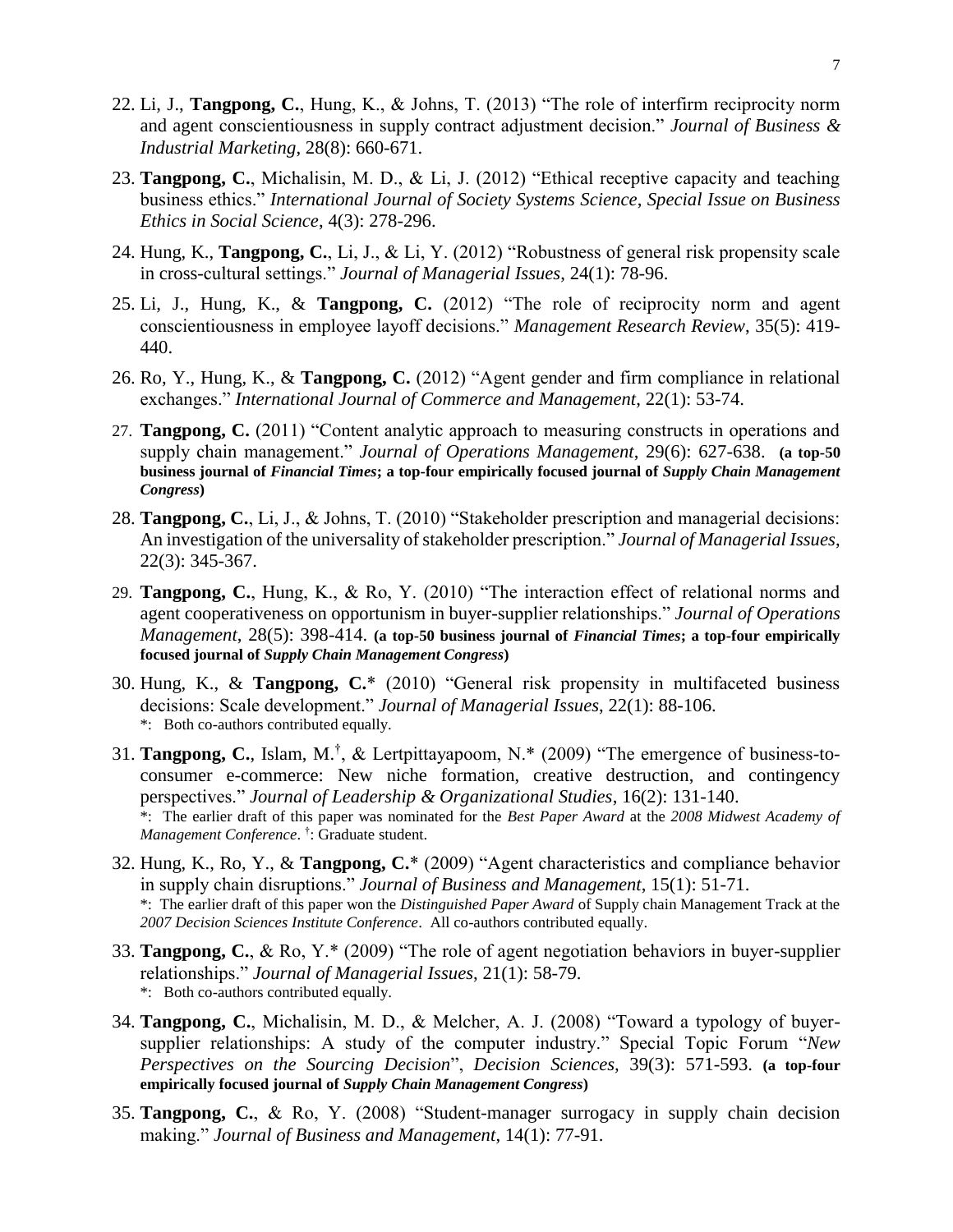- 36. **Tangpong, C.** (2008) "IT-performance paradox revisited: Resource-based and prisoner's dilemma perspectives." *Journal of Applied Management and Entrepreneurship*, 13(1): 35-49.
- 37. **Tangpong, C.**, & Pesek, J. G. (2007) "Shareholder value ideology, reciprocity and decision making in moral dilemmas." *Journal of Managerial Issues*, 19(3): 379-396.
- 38. Michalisin, M. D., Karau, S. J., & **Tangpong, C.** (2007) "Leadership's activation of team cohesion as a strategic asset: An empirical simulation." *Journal of Business Strategies*, 24(1): 1-26.
- 39. Michalisin, M. D., Karau, S. J., & **Tangpong, C.** (2004) "The effects of performance and team cohesion on attribution: A longitudinal simulation." *Journal of Business Research*, 57(10): 1108-1115.
- 40. **Tangpong, C.**, Saengratwatchara, P., & Lertpittayapoom, N. (2004) "The effect of strategy complementarities between corporate focus and global strategy on firm profitability and risk." *Pennsylvania Journal of Business and Economics*, 10(1): 55-63.
- 41. Michalisin, M. D., Karau, S. J., & **Tangpong, C.** (2004) "Top management team cohesion and superior industry returns: An empirical study of the resource-based view." *Group & Organization Management*, 29(1): 125-140.

#### **Book Chapter and Practitioner-Oriented Publications**

- 1. **Tangpong, C.**, Lehmberg, D., & Pillai, R. G.\* (2021) "Executive stock options: A managerial cognition perspective." *Emotion, Cognition and Their Marvellous Interplay in Managerial Decision Making*, Cambridge Scholars Publishing Edited Collection, Chapter 8: 162-185. \*: All co-authors contributed equally.
- 2. Clauß, T., & **Tangpong, C.** (2021) "Perceptions matter: How your procurement team perceives your suppliers and their capabilities can have a profound impact on the performance of your supply chain." *Supply Chain Management Review*, May/June: 30-35.
- 3. Hung, K., **Tangpong, C.**, & Li, J. (2016) "Corporate ethical values and firm performance." *Models and Applications in the Decision Sciences – Best Papers from the 2015 Annual Conference*, Chapter 8: 145-153.
- 4. Hung, K., **Tangpong, C.**, & Li, J. (2015) "Financial implications of JIT logistics and defect bullwhip effect." *Trends and Research in the Decision Sciences – Best Papers from the 2014 Annual Confere*nce, Chapter 19: 254-263.

#### **Refereed Conference Proceedings**

- 1. Pengnate, S., Lehmberg, D., & **Tangpong, C.** "CEO sentiment in crisis and subsequent performance: A two-country study." *Proceedings of the 50th Annual Meeting of the Decision Sciences Institute*, November 2019, New Orleans, LA.
- 2. Li, J., **Tangpong, C.**, & Hung, K. T. "An agent-system contingency theory for behavioral research in supply chains". *Proceedings of the 48 th Annual Meeting of the Decision Sciences Institute*, November 2017, Washington, DC.
- 3. Lehmberg, D., & **Tangpong, C.** "Turnaround in large complex legacy organizations" *Proceedings of the 47th Annual Meeting of the Decision Sciences Institute*, November 2016, Austin, TX.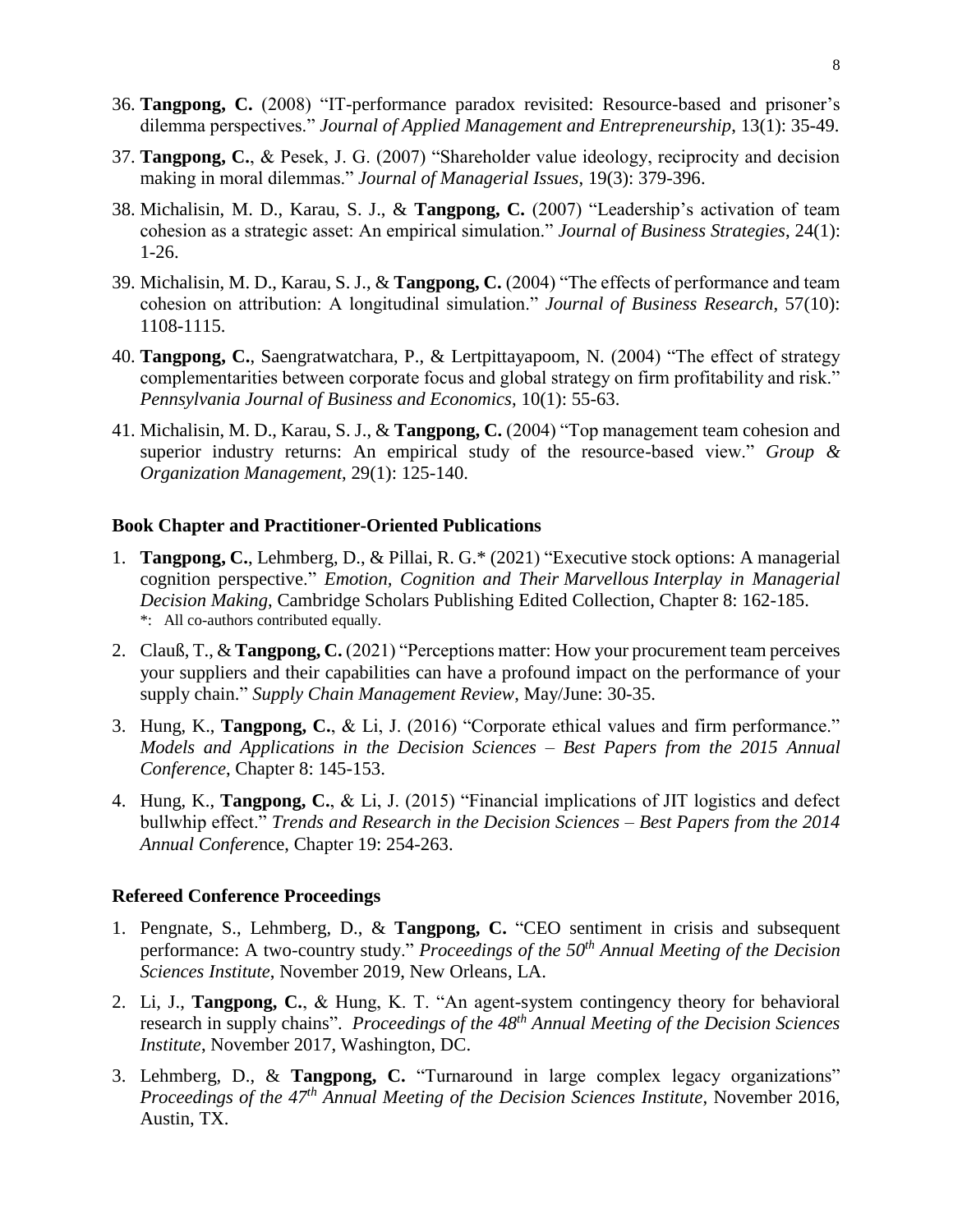- 4. Clauß, T., & **Tangpong, C.** "In Search for Impregnable Exchange Relationships with Buyers: Insights for Suppliers" *Proceedings of the 47th Annual Meeting of the Decision Sciences Institute*, November 2016, Austin, TX.
- 5. Li, J., **Tangpong, C.**, & Hung, K. "The influence of ethical relativism on ethical compromise in business exchanges" *Proceedings of the 47th Annual Meeting of the Decision Sciences Institute*, November 2016, Austin, TX.
- 6. Hung, K., **Tangpong, C.**, & Li, J. "Ethical foundations of competitive advantage." *Proceedings of the 46th Annual Meeting of the Decision Sciences Institute*, November 2015, Seattle, WA.
- 7. Lehmberg, D. & **Tangpong, C.** "An examination of performance attribution patterns of Japanese and American management in economic crisis." *Proceedings of the 28<sup>th</sup> Annual Conference of the Association of Japanese Business Studies*, June 2015, Bangalore, India.
- 8. Hung, K., **Tangpong, C.**, & Li, J. "Financial implications of JIT logistics and defect bullwhip effect." *Proceedings of the 45th Annual Meeting of the Decision Sciences Institute*, November 2014, Tampa, FL.
- 9. **Tangpong, C.**, Hung, K., Michalisin, M. D., & Melcher, A. J. "A new breed of suppliers for product innovations: A multi-method investigation." *Proceedings of the 44th Annual Meeting of the Decision Sciences Institute*, November 2013, Baltimore, MD.
- 10. Hung, K., **Tangpong, C.**, Li, J., & Li, Y. "The influence of top management characteristics on senior managers' innovation adoption tendency." *Proceedings of the 44th Annual Meeting of the Decision Sciences Institute*, November 2013, Baltimore, MD.
- 11. **Tangpong, C.**, Abebe, M., & Li, Z. "A temporal approach to successful turnaround in declining firms." *Best Paper Proceedings of the 73rd Annual Meeting of the Academy of Management*, August 2013, Buena Vista, FL.
- 12. **Tangpong, C.**, Li, J., Hung, K., & Senaji, T. "The effect of reciprocity norm on ethical compromise: A cross-cultural investigation." *Proceedings of the 43rd Annual Meeting of the Decision Sciences Institute*, November 2012, San Francisco, CA.
- 13. Li, J., **Tangpong, C.**, Hung, K., & Li, Y. "Employee layoff decision: A cross-cultural study of the U.S. and China." *Proceedings of the 43rd Annual Meeting of the Decision Sciences Institute*, November 2012, San Francisco, CA.
- 14. Hung, K., & **Tangpong, C.** "Synergistic use of experiment and survey for cross-level behavioral OM research." *Proceedings of the 42nd Annual Meeting of the Decision Sciences Institute*, November 2011, Boston, MA.
- 15. de Soysa, D.† , Johns, T., & **Tangpong, C.**\* "Business education and student morality: A longitudinal study." *Proceedings of the 54th Annual Meeting of the Midwest Academy of Management*, October 2011, Omaha, NE. \*: All co-authors contributed equally. † : Graduate student.
- 16. **Tangpong, C.**, Michalisin, M. D., Melcher, A. J., & Hung, K. "A new breed of suppliers for product innovations: A content analytic study." *Proceedings of the 4th Annual Conference for the Academy of Innovation and Entrepreneurship*, July 2011, Beijing, China.
- 17. Lehmberg, D., & **Tangpong, C.** "Management in the face of crisis: A comparison the foci and attributions of Japan and US based firms after Lehman's bankruptcy announcement." *Proceedings of the 24th Annual Conference of the Association of Japanese Business Studies*, June 2011, Nagoya, Japan.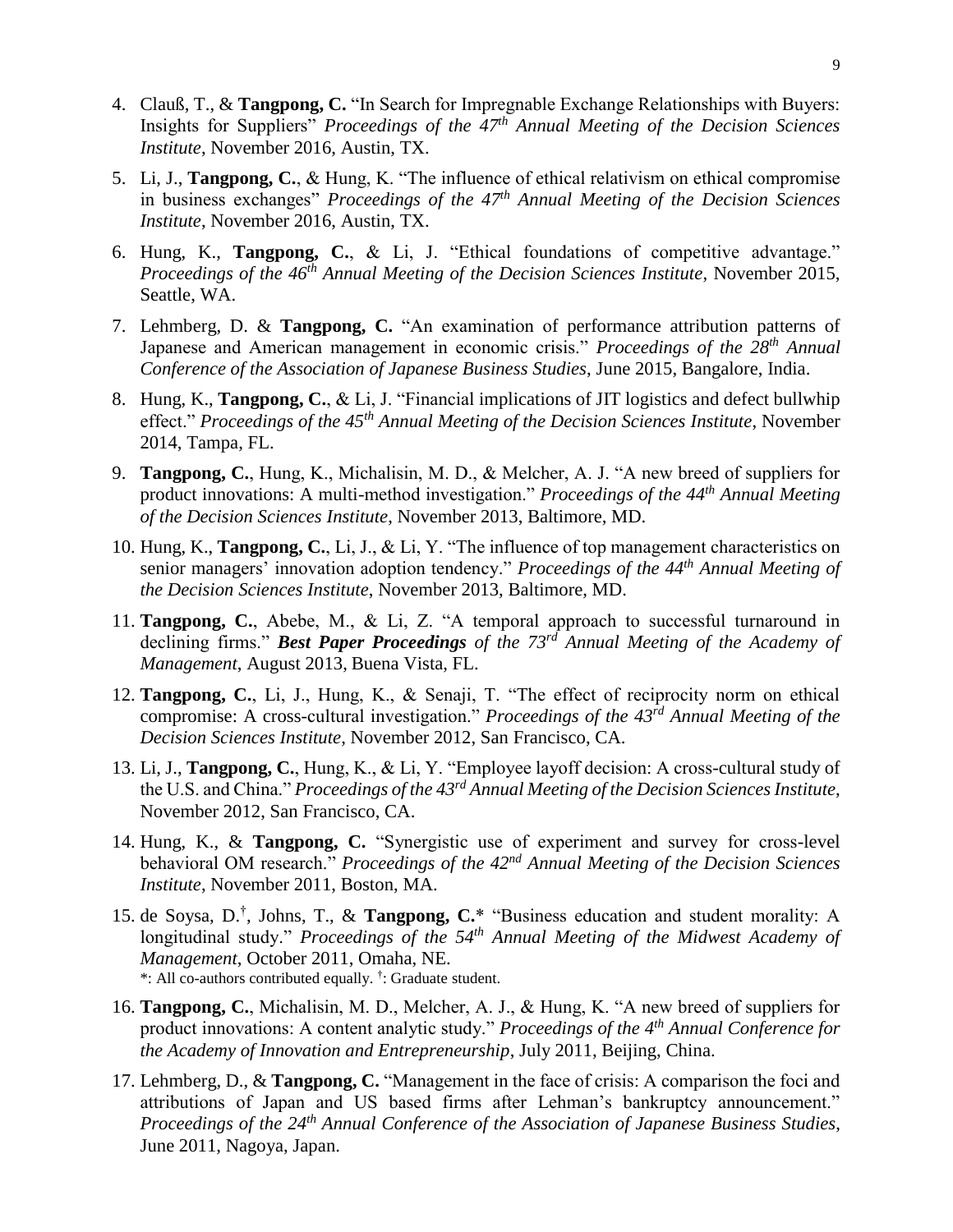- 18. Hung, K., **Tangpong, C.**, Li, J., & Li, Y. "General risk propensity: A cross-cultural scale validation and modification." *Proceedings of the 41st Annual Meeting of the Decision Sciences Institute*, November 2010, San Diego, CA.
- 19. **Tangpong, C.**, Li, J., & Hung, K. "Reciprocity, environmental uncertainty, and ethical compromise in managerial decision making." *Proceedings of the 41st Annual Meeting of the Decision Sciences Institute*, November 2010, San Diego, CA.
- 20. Li, J., Hung, K., & **Tangpong, C.** "Reciprocity, conscientiousness, and employee layoff decision in firm-employee relationships." *Proceedings of the 53rd Annual Meeting of the Midwest Academy of Management*, October 2010, Grand Forks, ND.
- 21. Li, J., **Tangpong, C.**, & Johns, T. "Reciprocity, conscientiousness, and contract adjustment decision in buyer-supplier relationships." *Proceedings of the 40th Annual Meeting of the Decision Sciences Institute*, November 2009, New Orleans, LA.
- 22. Ro, Y., Hung, K., & **Tangpong, C.** "Agent gender and firm compliance in relational exchanges: Is there really a gender effect?" *Proceedings of the 40th Annual Meeting of the Decision Sciences Institute*, November 2009, New Orleans, LA.
- 23. **Tangpong, C.**, Johns, T., & Li, J. "An empirical investigation of the universality of stakeholder prescription." *Proceedings of the 39th Annual Meeting of the Decision Sciences Institute*, November 2008, Baltimore, MD.
- 24. Hung, K., & **Tangpong, C.** "Measuring general risk propensity in business decisions." *Proceedings of the 39th Annual Meeting of the Decision Sciences Institute*, November 2008, Baltimore, MD.
- 25. **Tangpong, C.**, Islam, M.† , & Lertpittayapoom, N. "New niche formation and creative destruction of business-to-consumer e-commerce: A multi-retail sector study." *Proceedings of the 51st Annual Meeting of the Midwest Academy of Management*, October 2008, St. Louis, MO. [ † : Graduate student.]
- 26. **Tangpong, C.**, Ro, Y., & Hung, K. "Opportunism in buyer-supplier relationships: The interactionist perspective." *Proceedings of the 38th Annual Meeting of the Decision Sciences Institute*, November 2007, Phoenix, AZ.
- 27. Bernoussi, R.† , & **Tangpong, C.** "Enterprise resource planning: A pathway to boosting dynamic capabilities and business performance." *Proceedings of the 38th Annual Meeting of the Decision Sciences Institute*, November 2007 Phoenix, AZ. [ † : Graduate student.]
- 28. Hung, K., Ro, Y., & **Tangpong, C.** "Agent characteristics and compliance behavior in supply chain disruptions." *Proceedings of the 38th Annual Meeting of the Decision Sciences Institute*, November 2007, Phoenix, AZ.
- 29. **Tangpong, C.**, Ro, Y., & Hung, K. "Student-manager surrogacy revisited: An empirical investigation." *Best Paper Proceedings of the 67th Annual Meeting of the Academy of Management*, August 2007, Philadelphia, PA.
- 30. **Tangpong, C.**, Ro, Y., & Michalisin, M. D. "Can students be surrogates for managers in supply chain decision-making contexts?" *Proceedings of the 37th Annual Meeting of the Decision Sciences Institute*, November 2006, San Antonio, TX.
- 31. Ro, Y., **Tangpong, C.**, & Michalisin, M. D. "Effects of agent negotiation behaviors on supply chain relationships" *Proceedings of the 37th Annual Meeting of the Decision Sciences Institute*, November 2006, San Antonio, TX.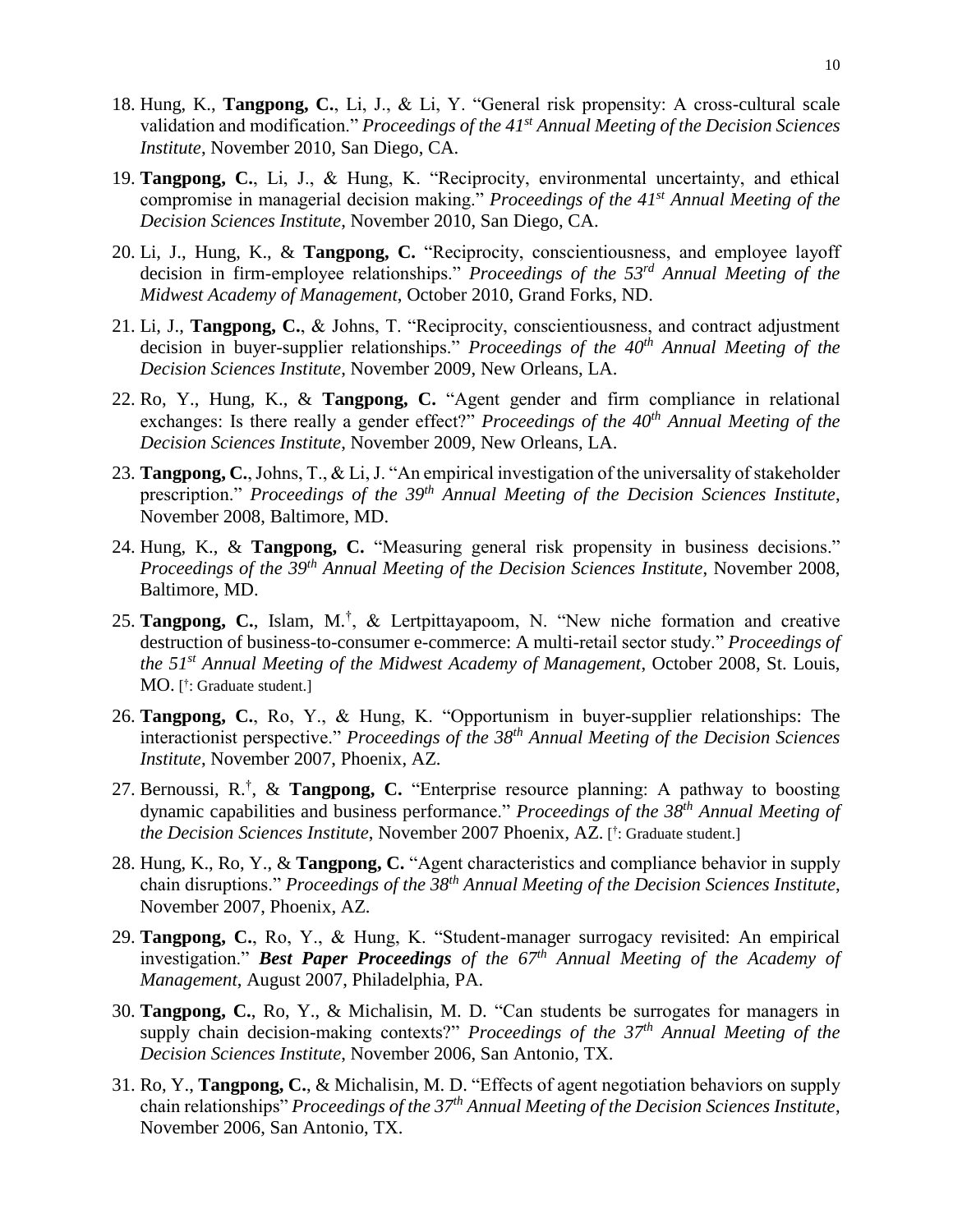- 32. **Tangpong, C.**, Michalisin, M. D., & Karau, S. J. "Leadership's indirect effect on firm performance through cohesion: An empirical study." *Proceedings of the 36th Annual Meeting of the Decision Sciences Institute*, November 2005, San Francisco, CA.
- 33. **Tangpong, C.**, & Lertpittayapoom, N. "The emergence of business-to-consumer e-commerce revisited: A multi-sector study of retail industry." *Proceedings of the 36th Annual Meeting of the Decision Sciences Institute*, November 2005, San Francisco, CA.
- 34. **Tangpong, C.** "Indexing executive stock options: Attribution theory perspective." *Proceedings of the 36th Annual Meeting of the Decision Sciences Institute*, November 2005, San Francisco, CA.
- 35. **Tangpong, C.**, Michalisin, M. D., & Melcher, A. J. "A new breed of suppliers in the new economy: A longitudinal case study of the U.S. computer industry." *Best Paper Proceedings of the 65th Annual Meeting of the Academy of Management*, August 2005, Honolulu, HI.
- 36. **Tangpong, C.**, Michalisin, M. D., & Melcher, A. J. "Performance effects of relationalism with dominant and non-dominant suppliers: A case study." *Best Paper Proceedings of the 65th Annual Meeting of the Academy of Management*, August 2005, Honolulu, HI.
- 37. **Tangpong, C.**, & Pesek, J. G. "The effects of the ideology of shareholder value and the norm of reciprocity on managerial decision making in moral dilemmas." *Proceedings of the 35th Annual Meeting of the Decision Sciences Institute*, November 2004, Boston, MA.
- 38. **Tangpong, C.**, Tangpong, X. W., & Lertpittayapoom, N. "Agency perspective of IT outsourcing and future direction of IT investment." *Proceedings of the 12th Annual Conference of the Institute for Behavioral and Applied Management*, October 2004, Providence, RI.
- 39. **Tangpong, C.**, & Wu, X.† "Competitive analysis in emerging economies: proposed revision of firm behavior and resource assumptions." *Proceedings of the Strategic Management Society Mini-Conference*, December 2003, Hong Kong, China. [ † : Graduate student.]
- 40. **Tangpong, C.**, Melcher, A. J., & Michalisin, M. D. "Performance-based classification system of firm-supplier relationships in the computer industry." *Proceedings of the 34th Annual Meeting of the Decision Sciences Institute*, November 2003, Washington, DC.
- 41. **Tangpong, C.**, Michalisin, M. D., & Karau, S. J. "Unraveling leadership-firm performance paradox: Leadership as an organizational hygiene factor." *Proceedings of the 34th Annual Meeting of the Decision Sciences Institute*, November 2003, Washington, DC.
- 42. **Tangpong, C.**, Michalisin, M. D., & Melcher, A. J. "A new breed of suppliers in the new economy." *Proceedings of the 7th International Decision Sciences Institute Conference and the 8 th Asia-Pacific Decision Sciences Institute Conference*, July 2003, Shanghai, China.
- 43. **Tangpong, C.**, & Tangpong, X. W. "IT outsourcing revisited: agency perspective and pay-forperformance." *Proceedings of the 7th International Decision Sciences Institute Conference and the 8th Asia-Pacific Decision Sciences Institute Conference*, July 2003, Shanghai, China.
- 44. **Tangpong, C.**, Michalisin, M. D., & Melcher, A. J. "Firm-supplier relationships and firm performance revisited: Theory building through case studies." *Proceedings of the 33rd Annual Meeting of the Decision Sciences Institute*, November 2002, San Diego, CA.
- 45. **Tangpong, C.** "Is IT investment a losing proposition? Value creation and prisoner's dilemma perspectives." *Proceedings of the 8th Americas Conference on Information Systems*, August 2002, Dallas, TX.
- 46. **Tangpong, C.**, Saengratwatchara, P., & Lertpittayapoom, N. "The effect of strategy complementarities between corporate focus and global strategy on firm profitability and risk."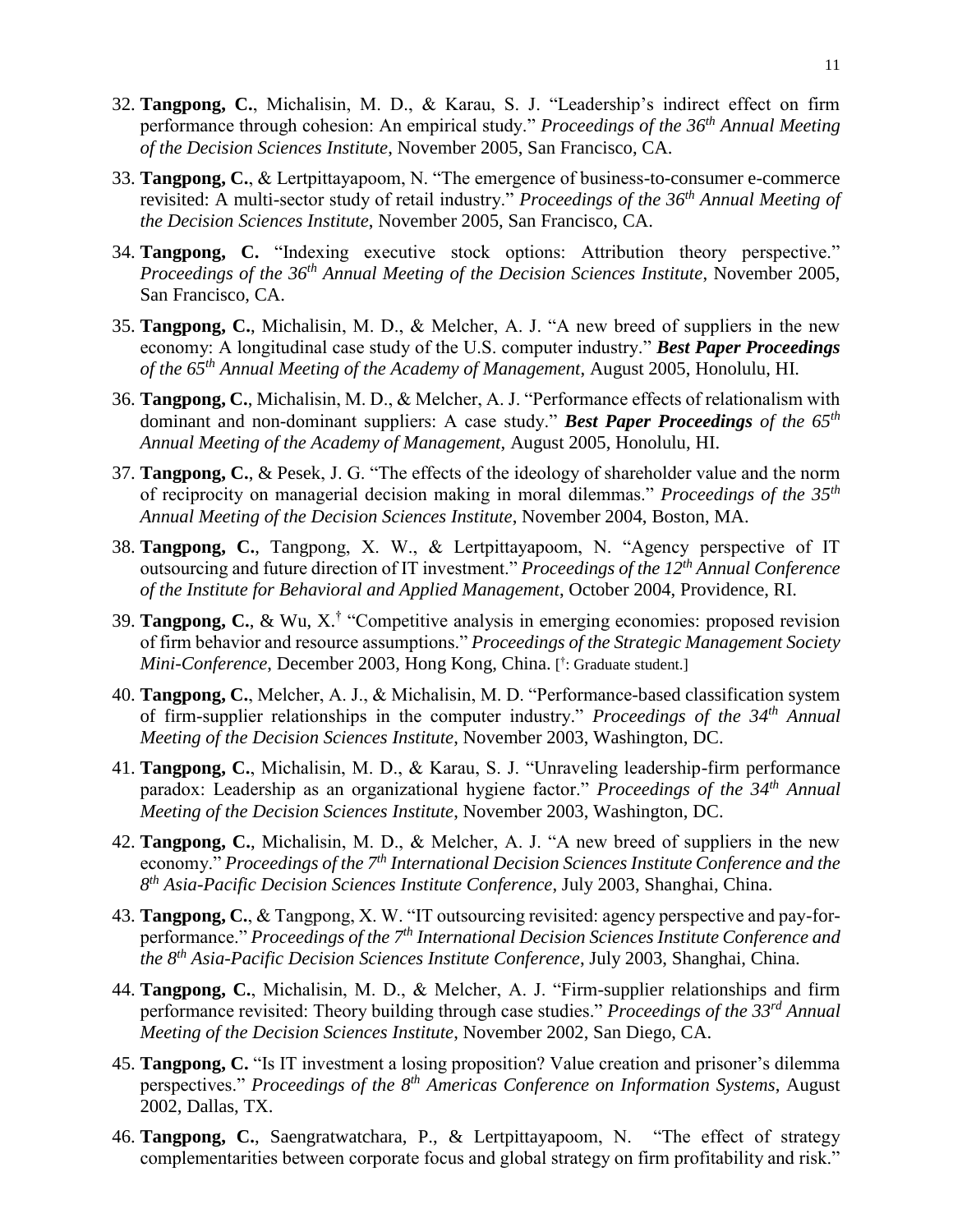*Proceedings of the 2002 Midwest Decision Science Institute Annual Conference*, April 2002, Milwaukee, WI.

- 47. Michalisin, M. D., Karau, S. J., & **Tangpong, C.** "The effects of performance, team cohesion and uncertainty on attribution: a longitudinal study." *Proceedings of the 32nd Annual Meeting of the Decision Sciences Institute*, November 2001, San Francisco, CA.
- 48. **Tangpong, C.**, & Kim, E. "The emergence of e-commerce in consumer markets: New niche formation or creative destruction?" *Proceedings of the 7th Americas Conference on Information Systems*, August 2001, Boston, MA.
- 49. Michalisin, M. D., Karau, S. J., & **Tangpong, C.** "Senior management team cohesion and superior industry returns: An empirical study of the resource-based view." *Proceedings of the 31st Annual Meeting of the Decision Sciences Institute*, November 2000, Orlando, FL.

#### **Refereed Conference Presentations**

- 1. Pengnate, S., & **Tangpong, C.** "Does changing a football manager help improve the team performance: An evidence from English Premier League?" *The 52nd Annual Meeting of the Decision Sciences Institute*, November 2021, Virtual Conference.
- 2. **Tangpong, C.**, Hung, K., Clauß, T., Michalisin, M. D., & Melcher, A. J. "Quasi-experimental and survey studies of supplier dependence and buyer product innovation." *The 81st Annual Meeting of the Academy of Management*, August 2021, Virtual Conference.
- 3. Pengnate, S., Lehmberg, D., & **Tangpong, C.** "The roles of emotions in top management's communication during economic crisis." *The 51st Annual Meeting of the Decision Sciences Institute*, November 2020, Virtual Conference.
- 4. Hong, M., Li, J., Chai, L., & **Tangpong, C.** "Moral disengagement and corporate ethics: Predicting purchasing managers' unethical practices." *The 2020 Annual Conference of the Society for Business Ethics*, August 2020, Virtual Conference.
- 5. Pengnate, S., Lehmberg, D., & **Tangpong, C.** "CEO sentiment in crisis and subsequent performance: A two-country study." *The 50th Annual Meeting of the Decision Sciences Institute*, November 2019, New Orleans, LA.
- 6. Li, J., Chai, L., Nordstrom, O., **Tangpong, C.**, & Hung, K. "Scale development of loss aversion." *The 50th Annual Meeting of the Decision Sciences Institute*, November 2019, New Orleans, LA.
- 7. Schultz, J., Anyadioha, O., Anyadioha, M., Udoh, A., Porter, T. H., Nowakowski, M. J., Smith, R., Beekie, R., **Tangpong, C.**, Kerth, S. A., & Beard, J. W. "The rest of the story: Using literature to enhance learning in the business classroom." Professional development workshop/panel. *The 62nd Annual Meeting of the Midwest Academy of Management*, October 2019, Omaha, NE.
- 8. Lehmberg, D., Li, Z., & **Tangpong, C.** "A punctuated equilibrium perspective on retrenchment: Timing, speed and magnitude of retrenchment and turnaround outcomes. *The 39th Annual Conference of the Strategic Management Society*, October 2019, Minneapolis, MN.
- 9. Chai, L., Li, J., **Tangpong, C.**, & Clauß, T. "A double-edged sword role of coopetition on process innovation efficiency." *The 79<sup>th</sup> Annual Meeting of the Academy of Management*, August 2019, Boston, MA.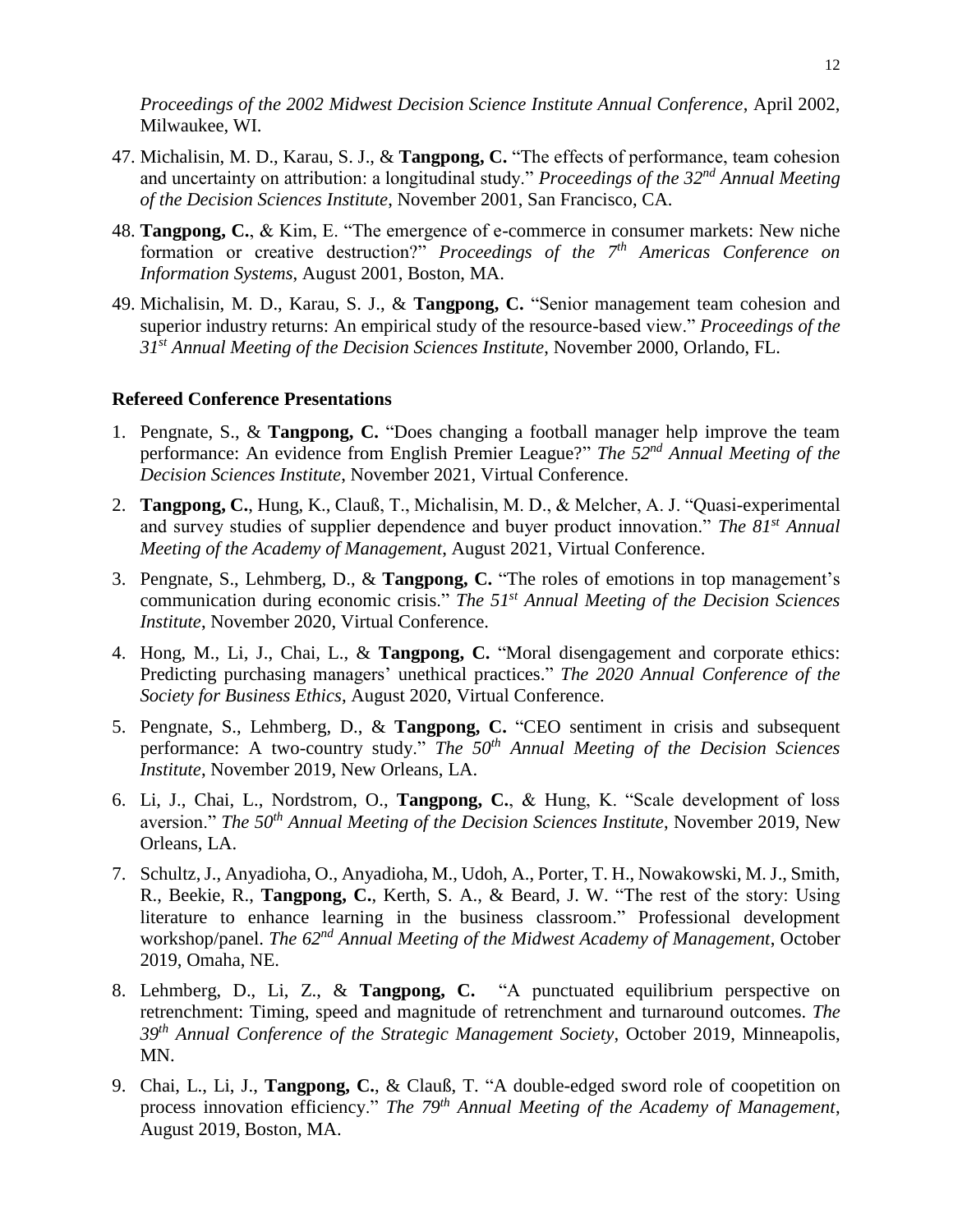- 10. Lehmberg, D., **Tangpong, C.**, & Li, Z. "Timing and function of top management team changes in organizational decline and turnaround." *The 79<sup>th</sup> Annual Meeting of the Academy of Management*, August 2019, Boston, MA.
- 11. Lehmberg, D. & **Tangpong, C.** "What do we know about corporate turnaround in the Japanese context?" *The 32nd Annual Conference of Association of Japanese Business Studies*, June 2019, Copenhagen, Denmark.
- 12. Chai, L., Li, J., Clauß, T., & **Tangpong, C.** "Drivers of coopetition: Interdependence, opportunism, and technology uncertainty." *The 49th Annual Meeting of the Decision Sciences Institute*, November 2018, Chicago, IL.
- 13. **Tangpong, C.**, McKinley, W., Pathak, S., & Lehmberg, D. "Organizational decline and turnaround: Recurring Challenges." Symposium/panel presentation. *The 61st Annual Meeting of the Midwest Academy of Management*, October 2018, St. Louis, MO.
- 14. **Tangpong, C.**, Aikens, S., Soltwisch, B., Pillai, R. G., Pillutla, A., Hong, M. C., & Peterson, T. O. "Surviving the need for research productivity in high-demand teaching condition." Professional development workshop/panel presentation. *The 61st Annual Meeting of the Midwest Academy of Management*, October 2018, St. Louis, MO.
- 15. **Tangpong, C.**, Hung, K., Clauß, T., Michalisin, M. D., & Melcher, A. J. "Supplier dependence and buyer firm product innovation: Theoretical and empirical investigations." *The 78 th Annual Meeting of the Academy of Management*, August 2018, Chicago, IL.
- 16. Li, J., **Tangpong, C.**, & Hung, K. T. "An agent-system contingency theory for behavioral research in supply chains." *The 48th Annual Meeting of the Decision Sciences Institute*, November 2017, Washington, DC.
- 17. Clauß, T., & **Tangpong, C.** "Plural governance, product innovation, and process improvement in buyer-supplier relationships." *The 77 th Annual Meeting of the Academy of Management*, August 2017, Atlanta, GA.
- 18. Schultz, J. L., Park, S., Lewis, V. J., Stewart, C., Jhamb, S., Comer, D., Heilmann, S., **Tangpong, C.**, Downs, A., Cooper, E., Cavanagh, K. V., French, M., Kupka, B., Wei, H., Soltwisch, B., Barnes, K. L., Nam, K., Szyliowicz, D., & De Janasz, S. C.\* "Teaching with Television Media". Professional development workshop conducted at *the 77th Annual Meeting of the Academy of Management*, August 2017, Atlanta, GA. \*: Management Education and Development ASFOR Best Professional Development Workshop Award Winner
- 19. Lehmberg, D., & **Tangpong, C.** "Turnaround in large complex legacy organizations" *The 47th Annual Meeting of the Decision Sciences Institute*, November 2016, Austin, TX.
- 20. Clauß, T., & **Tangpong, C.** "In search for impregnable exchange relationships with buyers: Insights for suppliers." *The 47th Annual Meeting of the Decision Sciences Institute*, November 2016, Austin, TX.
- 21. Li, J., **Tangpong, C.**, & Hung, K. "The influence of ethical relativism on ethical compromise in business exchanges." *The 47th Annual Meeting of the Decision Sciences Institute*, November 2016, Austin, TX.
- 22. **Tangpong, C.**, Lehmberg, D., & Li, Z. "Turmoil in the C-suite: Top management change and corporate turnaround." *The 76th Annual Meeting of the Academy of Management*, August 2016, Anaheim, CA
- 23. Schultz, J. L., Barnes, K. J., Sharp, B. M., Porter, T. H., Heilmann, S. G., Evan, R. J., **Tangpong, C.**, Smith, M. L., Cavanagh, K. V., Wei., H., Hirsch, S. A., Park, S., & Downs,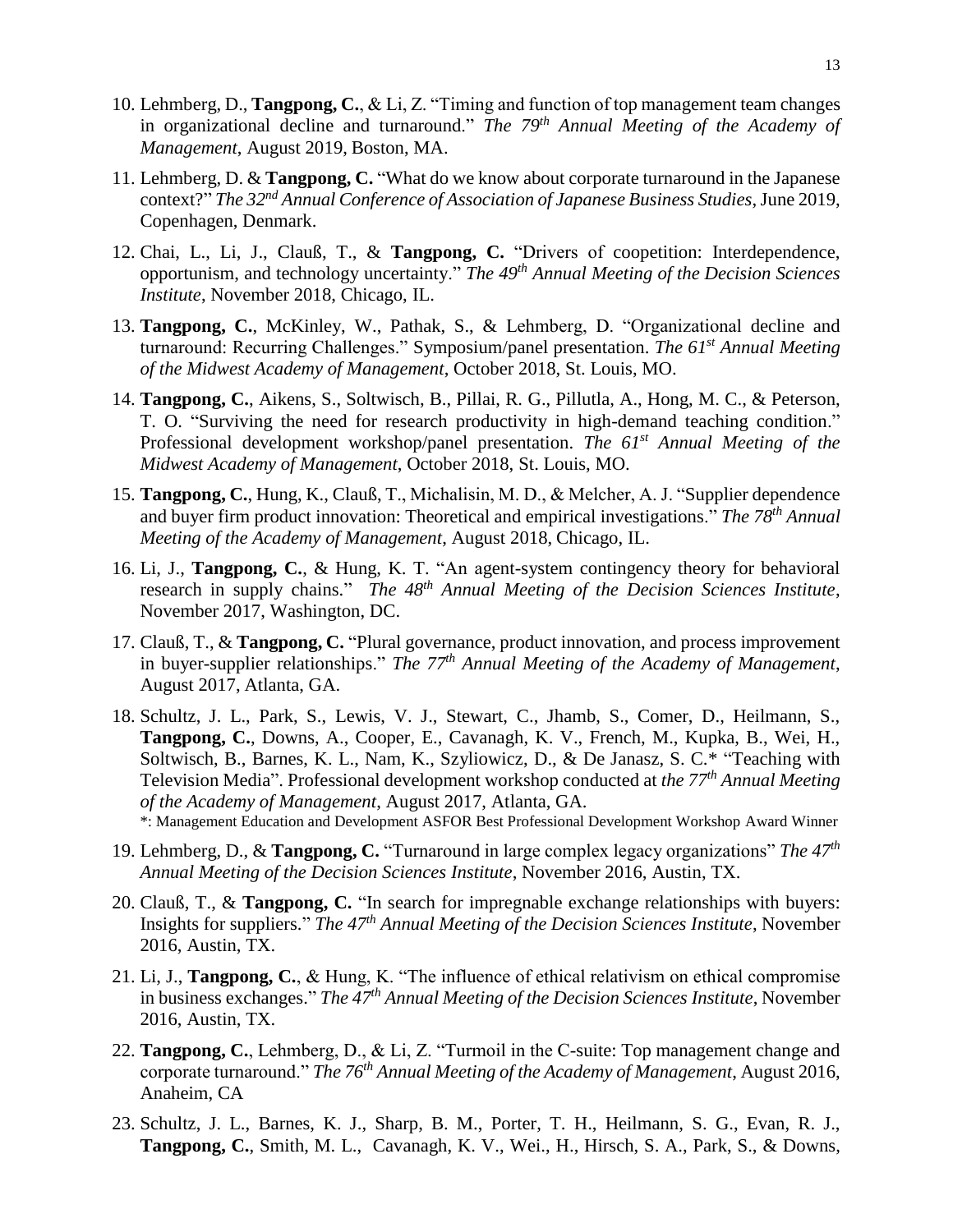A. "Making learning meaningful: Using videos to engage students in management education." Professional development workshop conducted at *the 76th Annual Meeting of the Academy of Management*, August 2016, Anaheim, CA.

- 24. Hung, K., **Tangpong, C.**, & Li, J. "Ethical foundations of competitive advantage." *The 46th Annual Meeting of the Decision Sciences Institute*, November 2015, Seattle, WA.
- 25. **Tangpong, C.**, Hung, K., Li, J., Michalisin, M. D., & Melcher, A. J. "Relationalism with dominant suppliers: Relational advantage and constraint." *The 75th Annual Meeting of the Academy of Management*, August 2015, Vancouver, British Columbia, Canada.
- 26. **Tangpong, C.**, Lehmberg, D., & Li, Z.\* "New CEOs in turnaround situations: What to do or not to do in their first year?" *The 75th Annual Meeting of the Academy of Management*, August 2015, Vancouver, British Columbia, Canada. \*: Strategizing, Activities and Practices Interest Group's Best Practice-Oriented Paper Award Winner
- 27. Lehmberg, D. & **Tangpong, C.** "An examination of performance attribution patterns of Japanese and American management in economic crisis." The 28<sup>th</sup> Annual Conference of *Association of Japanese Business Studies*, June 2015, Bangalore, India.
- 28. Clauß, T., & **Tangpong, C.** "Cognitive-based supplier attributes and performance implications: A multi-method study." *The 75th Annual Meeting of the Academy of Management*, August 2015, Vancouver, British Columbia, Canada.
- 29. Hung, K., **Tangpong, C.**, & Li, J. "Financial implications of JIT logistics and defect bullwhip effect." *The 45th Annual Meeting of the Decision Sciences Institute*, November 2014, Tampa, FL.
- 30. **Tangpong, C.** "Firm-agent cross-level theorization in decision making research: Overview and critical assumptions." as part of the symposium: "Cross-level theorization in managerial decision-making research." *The 57th Annual Meeting of the Midwest Academy of Management*, October 2014, Minneapolis, MN.
- 31. **Tangpong, C.**, Li, Z., & Lehmberg, D. "Stability-change dialectical dynamics and corporate turnaround." *The 74th Annual Meeting of the Academy of Management*, August 2014, Philadelphia, PA.
- 32. **Tangpong, C.**, Hung, K., Michalisin, M. D., & Melcher, A. J. "A new breed of suppliers for product innovations: A multi-method investigation." *The 44th Annual Meeting of the Decision Sciences Institute*, November 2013, Baltimore, MD.
- 33. Hung, K., **Tangpong, C.**, Li, J., & Li, Y. "The influence of top management characteristics on senior managers' innovation adoption tendency." *The 44th Annual Meeting of the Decision Sciences Institute*, November 2013, Baltimore, MD.
- 34. **Tangpong, C.** "Managing for research productivity: The non-technical side of research practices." as part of the symposium: "Issues in management and managing research practices." *The 56th Annual Meeting of the Midwest Academy of Management*, October 2013, Milwaukee, WI.
- 35. **Tangpong, C.**, Abebe, M., & Li, Z. "A temporal approach to successful turnaround in declining firms." *The 73rd Annual Meeting of the Academy of Management*, August 2013, Buena Vista, FL.
- 36. Abebe, M., & **Tangpong, C.** "Assets or liabilities? The role of founder-CEOs in successful turnaround in declining firms." *The 73rd Annual Meeting of the Academy of Management*, August 2013, Buena Vista, FL.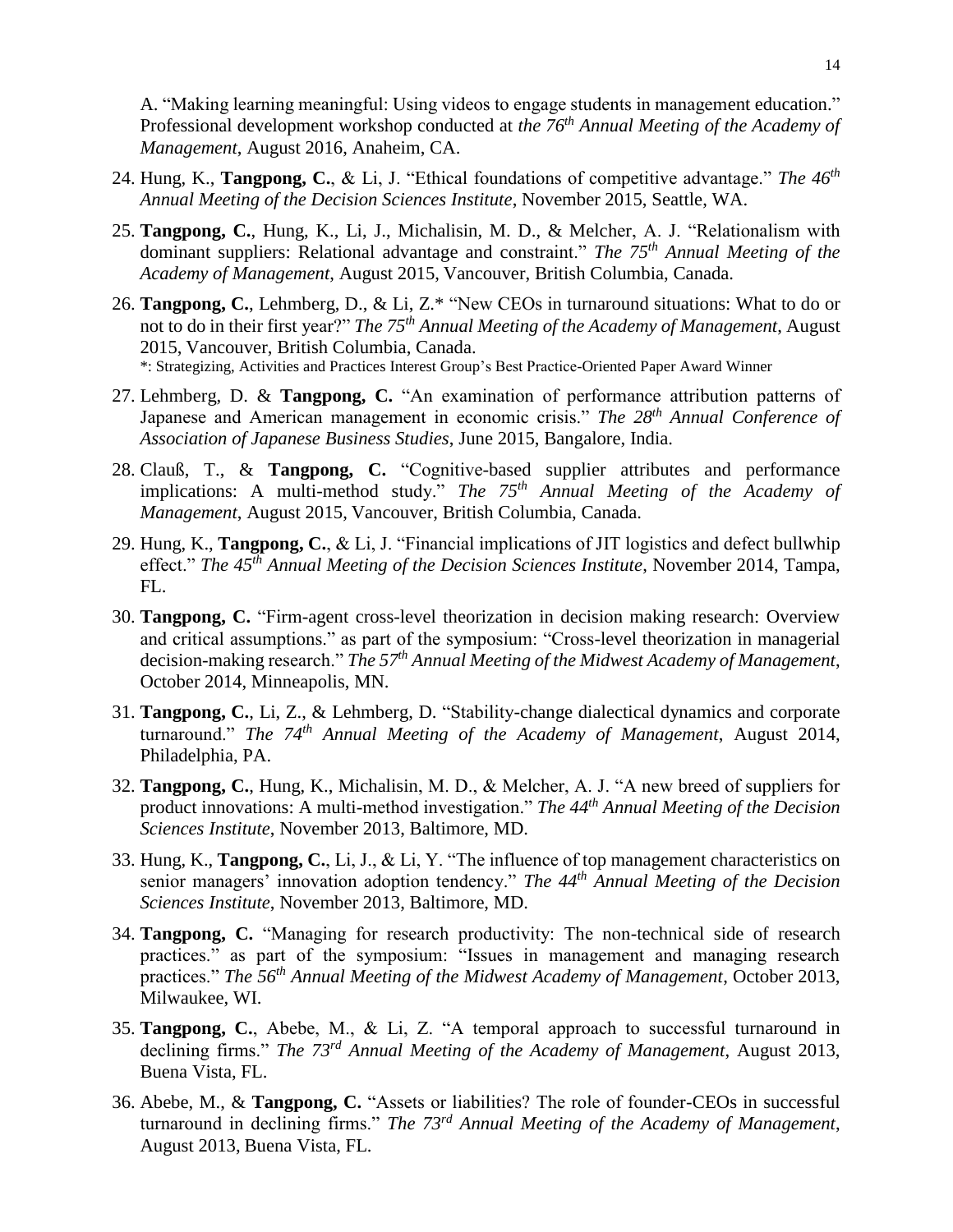- 37. **Tangpong, C.**, Hung, K., & Li, J. "Toward a theory of behavioral supply chain management." *The 73rd Annual Meeting of the Academy of Management*, August 2013, Buena Vista, FL.
- 38. **Tangpong, C.**, Li, J., Hung, K., & Senaji, T. "The effect of reciprocity norm on ethical compromise: A cross-cultural investigation." *The 43rd Annual Meeting of the Decision Sciences Institute*, November 2012, San Francisco, CA.
- 39. Li, J., **Tangpong, C.**, Hung, K., & Li, Y. "Employee layoff decision: A cross-cultural study of the U.S. and China." *The 43rd Annual Meeting of the Decision Sciences Institute*, November 2012, San Francisco, CA.
- 40. Li, J., **Tangpong, C.**, & Johns, T. "The effect of business education on students' layoff tendency." *The 55th Annual Meeting of the Midwest Academy of Management*, October 2012, Itasca, IL.
- 41. **Tangpong, C.**, & Li, Z. "The punctuated equilibrium perspective of corporate turnaround." *The 72nd Annual Meeting of the Academy of Management*, August 2012, Boston, MA.
- 42. Hung, K., & **Tangpong, C.**\* "Synergistic use of experiment and survey for cross-level behavioral OM research." *The 42nd Annual Meeting of the Decision Sciences Institute*, November 2011, Boston, MA. \*: Best Theoretical/Empirical Paper Award Winner
- 43. de Soysa, D.† , Johns, T., & **Tangpong, C.**\* "Business education and student morality: A longitudinal study." *The 54th Annual Meeting of the Midwest Academy of Management*, October 2011, Omaha, NE. \*: All co-authors contributed equally. † : Graduate student.
- 44. **Tangpong, C.**, Li, J., & Hung, K. "The norm of reciprocity and ethical compromise in business exchanges: An empirical investigation." *The 71st Annual Meeting of the Academy of Management*, August 2011, San Antonio, TX.
- 45. **Tangpong, C.**, & Li, Z. "Corporate turnaround revisited: A theory rebuilding and empirical testing study." *The 71st Annual Meeting of the Academy of Management*, August 2011, San Antonio, TX.
- 46. **Tangpong, C.**, Michalisin, M. D., Melcher, A. J., & Hung, K. "A new breed of suppliers for product innovations: A content analytic study." *The 4th Annual Conference for the Academy of Innovation and Entrepreneurship*, July 2011, Beijing, China.
- 47. Lehmberg, D., & **Tangpong, C.** "Management in the face of crisis: A comparison the foci and attributions of Japan and US based firms after Lehman's bankruptcy announcement." *The 24th Annual Conference of the Association of Japanese Business Studies*, June 2011, Nagoya, Japan.
- 48. Hung, K., **Tangpong, C.**, Li, J., & Li, Y. "General risk propensity: A cross-cultural scale validation and modification." *The 41st Annual Meeting of the Decision Sciences Institute*, November 2010, San Diego, CA.
- 49. **Tangpong, C.**, Li, J., & Hung, K. "Reciprocity, environmental uncertainty, and ethical compromise in managerial decision making." *The 41st Annual Meeting of the Decision Sciences Institute*, November 2010, San Diego, CA.
- 50. Li, J., Hung, K., & **Tangpong, C.** "Reciprocity, conscientiousness, and employee layoff decision in firm-employee relationships." *The 53rd Annual Meeting of the Midwest Academy of Management*, October 2010, Grand Forks, ND.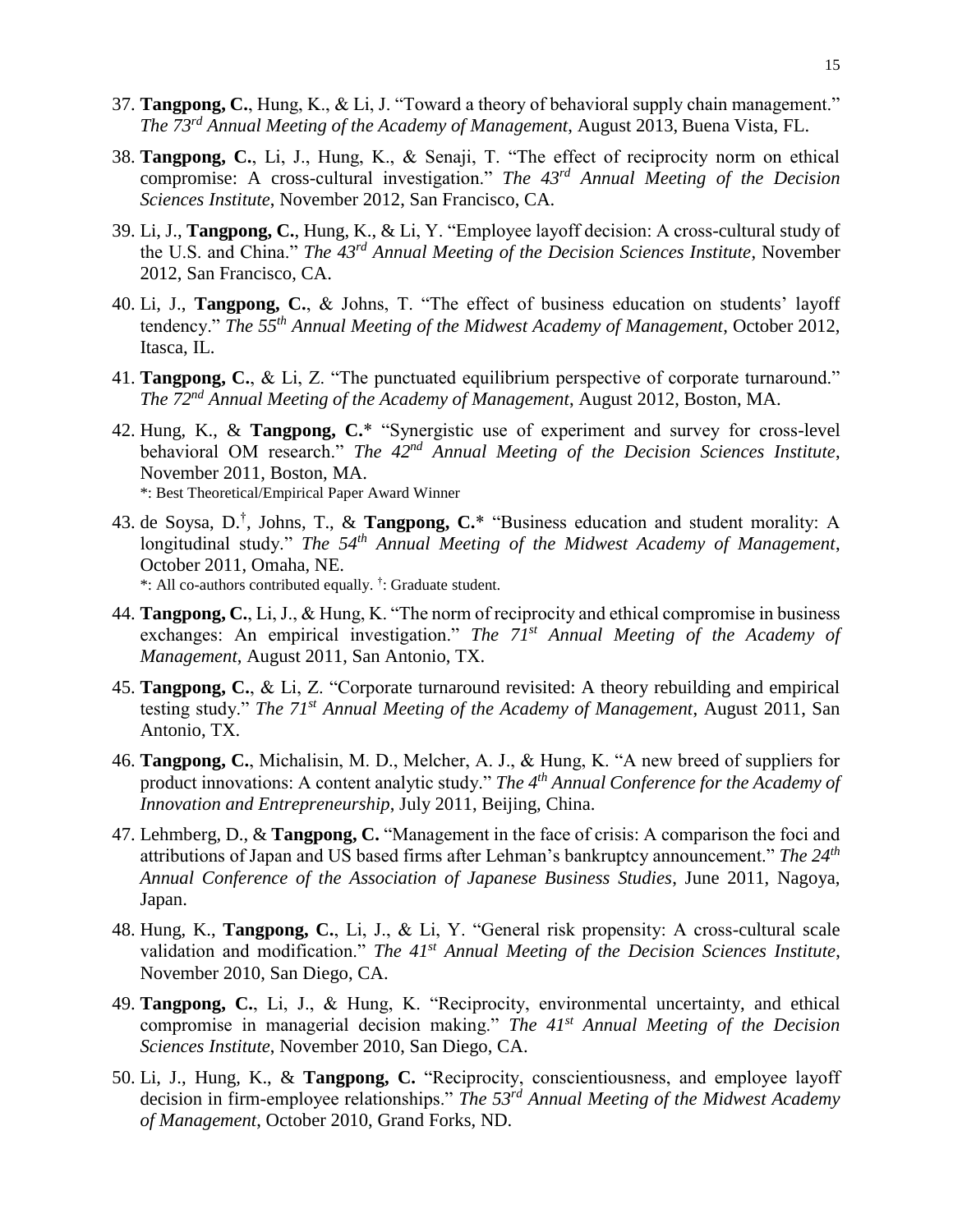- 51. **Tangpong, C.**, Hung, K., & Li, J. "A Firm-agent contingency theory of firm behaviors in vertical inter-firm relationships." *The 70<sup>th</sup> Annual Meeting of the Academy of Management*, August 2010, Montreal, Canada.
- 52. Li, J., **Tangpong, C.**, & Johns, T. "Reciprocity, conscientiousness, and contract adjustment decision in buyer-supplier relationships." *The 40th Annual Meeting of the Decision Sciences Institute*, November 2009, New Orleans, LA.
- 53. Ro, Y., Hung, K., & **Tangpong, C.** "Agent gender and firm compliance in relational exchanges: Is there really a gender effect?" *The 40th Annual Meeting of the Decision Sciences Institute*, November 2009, New Orleans, LA.
- 54. **Tangpong,** C., & Li, J. "Dark side of the norm of reciprocity: Ethical compromise in managerial decision making." *The 69th Annual Meeting of the Academy of Management*, August 2009, Chicago, IL.
- 55. **Tangpong, C.** "Measuring buyer-supplier relationalism: A content analysis-based approach." *The 69th Annual Meeting of the Academy of Management*, August 2009, Chicago, IL.
- 56. **Tangpong, C.**, Johns, T., & Li, J. "An empirical investigation of the universality of stakeholder prescription." *The 39th Annual Meeting of the Decision Sciences Institute*, November 2008, Baltimore, MD.
- 57. Hung, K., & **Tangpong, C.** "Measuring general risk propensity in business decisions." *The 39th Annual Meeting of the Decision Sciences Institute*, November 2008, Baltimore, MD.
- 58. **Tangpong, C.**, Islam, M.† , & Lertpittayapoom, N. "New niche formation and creative destruction of business-to-consumer e-commerce: A multi-retail sector study." *The 51st Annual Meeting of the Midwest Academy of Management*, October 2008, St. Louis, MO. † : Graduate student.]
- 59. **Tangpong, C.**, Ro, Y., & Hung, K. "Opportunism in buyer-supplier relationships: The interactionist perspective." *The 38th Annual Meeting of the Decision Sciences Institute*, November 2007, Phoenix, AZ.
- 60. Bernoussi, R.† , & **Tangpong, C.** "Enterprise resource planning: A pathway to boosting dynamic capabilities and business performance." *The 38th Annual Meeting of the Decision Sciences Institute*, November 2007, Phoenix, AZ. [ † : Graduate student.]
- 61. Hung, K., Ro, Y., & **Tangpong, C.**\* "Agent characteristics and compliance behavior in supply chain disruptions." *The 38th Annual Meeting of the Decision Sciences Institute*, November 2007, Phoenix, AZ. \*: Distinguished Paper Award Winner, Supply Chain Management Track. All co-authors contributed equally.
- 62. **Tangpong, C.**, Michalisin, M. D., & Melcher, A. J. "Buyer-supplier relationship typologies
- revisited: Review, critiques and future directions." *The 67th Annual Meeting of the Academy of Management*, August 2007, Philadelphia, PA.
- 63. **Tangpong, C.**, Ro, Y., & Hung, K. "Student-manager surrogacy revisited: An empirical investigation."\* *The 67th Annual Meeting of the Academy of Management*, August 2007, Philadelphia, PA. \*: Sage Publications/Research Methods Division Best Paper Award Winner
- 64. Park, J-K., **Tangpong, C.**, & Ro, Y. "Architectural innovation as an incumbent's strategic weapon." *The 67th Annual Meeting of the Academy of Management*, August 2007, Philadelphia, PA.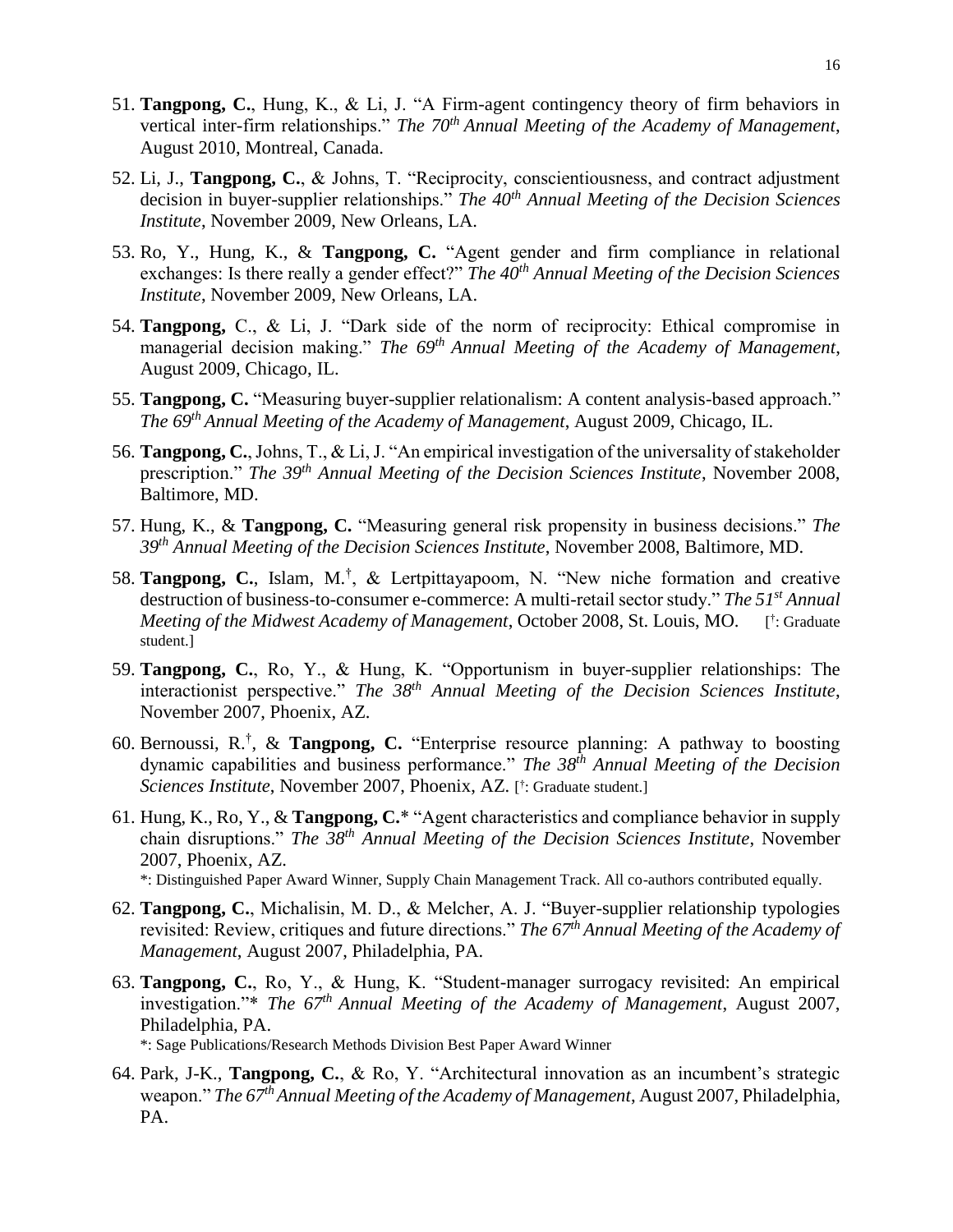- 65. **Tangpong, C.**, Ro, Y., & Michalisin, M. D. "Can students be surrogates for managers in supply chain decision-making contexts?" *The 37th Annual Meeting of the Decision Sciences Institute*, November 2006, San Antonio, TX.
- 66. Ro, Y., **Tangpong, C.**, & Michalisin, M. D. "Effects of agent negotiation behaviors on supply chain relationships" *The 37th Annual Meeting of the Decision Sciences Institute*, November 2006, San Antonio, TX.
- 67. **Tangpong, C.**, & Michalisin, M. D. "Can you teach business ethics? An empirical investigation."\* *The 66th Annual Meeting of the Academy of Management*, August 2006, Atlanta, GA.

\*: Press Release: Southern Illinois News & Media

- 68. **Tangpong, C.**, Michalisin, M. D., & Karau, S. J. "Leadership's indirect effect on firm performance through cohesion: An empirical study." *The 36th Annual Meeting of the Decision Sciences Institute*, November 2005, San Francisco, CA.
- 69. **Tangpong, C.**, & Lertpittayapoom, N. "The emergence of business-to-consumer e-commerce revisited: A multi-sector study of retail industry." *The 36th Annual Meeting of the Decision Sciences Institute*, November 2005, San Francisco, CA.
- 70. **Tangpong, C.** "Indexing executive stock options: Attribution theory perspective." *The 36th Annual Meeting of the Decision Sciences Institute*, November 2005, San Francisco, CA.
- 71. **Tangpong, C.**, Michalisin, M. D., & Melcher, A. J. "A new breed of suppliers in the new economy: A longitudinal case study of the U.S. computer industry." *The 65th Annual Meeting of the Academy of Management*, August 2005, Honolulu, HI.
- 72. **Tangpong, C.**, Michalisin, M. D., & Melcher, A. J. "Performance effects of relationalism with dominant and non-dominant suppliers: A case study." *The 65th Annual Meeting of the Academy of Management*, August 2005, Honolulu, HI.
- 73. **Tangpong, C.**, & Pesek, J. G. "The effects of the ideology of shareholder value and the norm of reciprocity on managerial decision making in moral dilemmas." *The 35th Annual Meeting of the Decision Sciences Institute*, November 2004, Boston, MA.
- 74. **Tangpong, C.**, Tangpong, X. W., & Lertpittayapoom, N. "Agency perspective of IT outsourcing and future direction of IT investment." *The 12th Annual Conference of the Institute for Behavioral and Applied Management*, October 2004, Providence, RI.
- 75. **Tangpong, C.**, Melcher, A. J., & Michalisin, M. D. "Toward a typology of firm-supplier relationships: A study of the computer industry" *The 64th Annual Meeting of the Academy of Management*, August 2004, New Orleans, LA.
- 76. **Tangpong, C.**, & Wu, X.† "Competitive analysis in emerging economies: proposed revision of firm behavior and resource assumptions." *Strategic Management Society Mini-Conference*, December 2003, Hong Kong, China. [ † : Graduate student.]
- 77. **Tangpong, C.**, Melcher, A. J., & Michalisin, M. D. "Performance-based classification system of firm-supplier relationships in the computer industry." *The 34th Annual Meeting of the Decision Sciences Institute*, November 2003, Washington, DC.
- 78. **Tangpong, C.**, Michalisin, M. D., & Karau, S. J. "Unraveling leadership-firm performance paradox: Leadership as an organizational hygiene factor." *The 34th Annual Meeting of the Decision Sciences Institute*, November 2003, Washington, DC.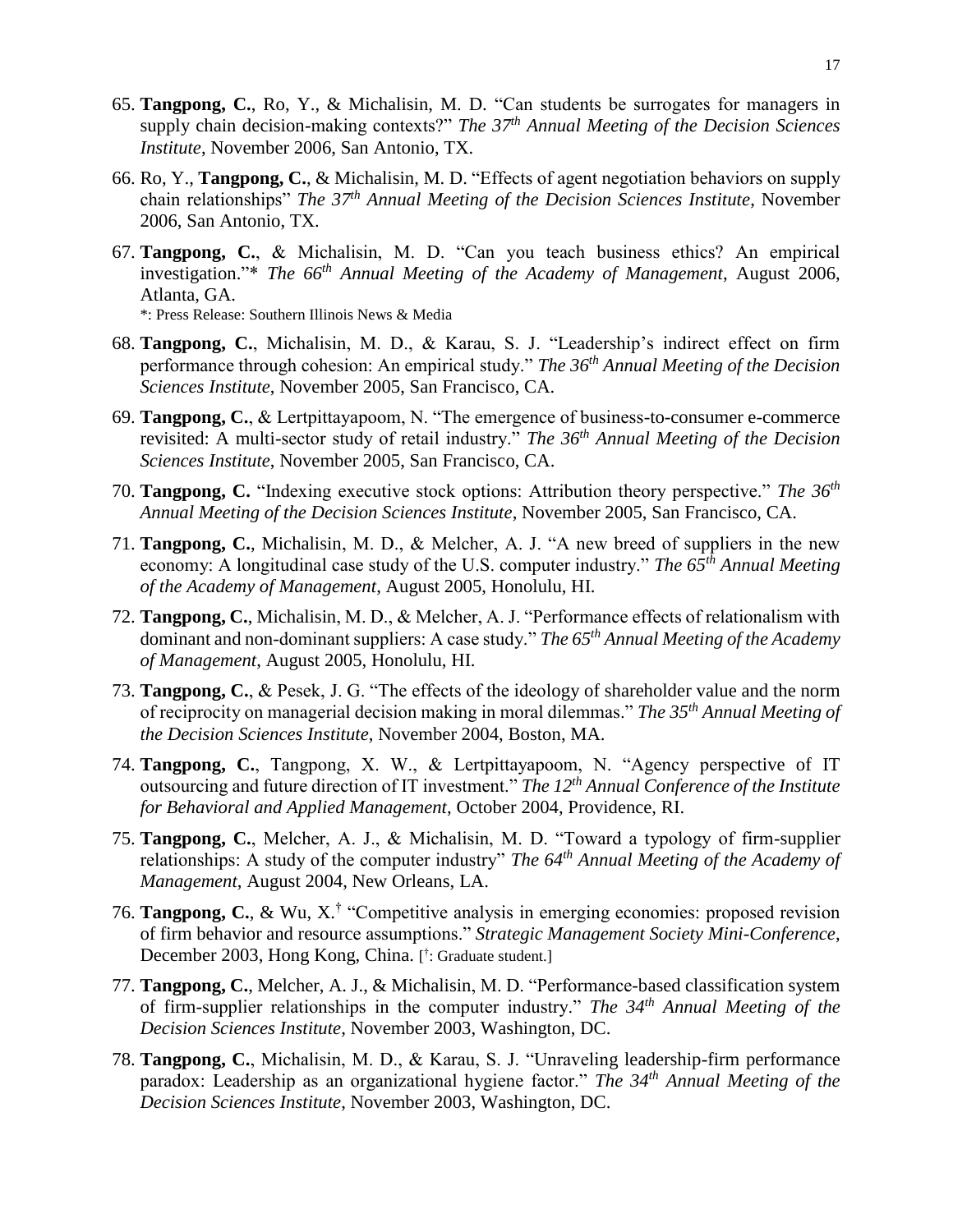- 79. **Tangpong, C.**, Michalisin, M. D., & Melcher, A. J. "Firm-supplier relationships and firm performance revisited: Theory building through case studies." *The 33rd Annual Meeting of the Decision Sciences Institute*, November 2002, San Diego, CA.
- 80. **Tangpong, C.**, Saengratwatchara, P., & Lertpittayapoom, N. "The effect of strategy complementarities between corporate focus and global strategy on firm profitability and risk." *The 2002 Midwest Decision Science Institute Annual Conference*, April 2002, Milwaukee, WI.
- 81. Michalisin, M. D., Karau, S. J., & **Tangpong, C.** "The effects of performance, team cohesion and uncertainty on attribution: a longitudinal study." *The 32nd Annual Meeting of the Decision Sciences Institute*, November 2001, San Francisco, CA.
- 82. Melcher, A. J., & **Tangpong, C.** "Industry analysis revisited: A critique and proposed revision." *The 21st Annual Conference of the Strategic Management Society*, October 2001, San Francisco, CA.
- 83. **Tangpong, C.**, & Kim, E. "The emergence of e-commerce in consumer markets: New niche formation or creative destruction?" *The 7th Americas Conference on Information Systems*, August 2001, Boston, MA.
- 84. Michalisin, M. D., Karau, S. J., & **Tangpong, C.** "Senior management team cohesion and superior industry returns: An empirical study of the resource-based view." *The 31st Annual Meeting of the Decision Sciences Institute*, November 2000, Orlando, FL.

## **Non-refereed/Invited Presentations and Workshop/Panelists**

- 1. Tangpong, C. "Dynamics in buyer-supplier relationships and sourcing choice sequence." An invited research seminar at *University of Michigan – Dearborn*, October 2021, Dearborn, MI.
- 2. Tangpong, C. "High-promise research and assessing topic and design choices." An invited experience sharing workshop at *Prince of Songkla University – Hat Yai Campus*, September 2021, Songkhla, Thailand, Virtual Workshop.
- 3. Tangpong, C. "How to get published in top business & management journals." An invited experience sharing workshop at *Thammasat University*, May 2021, and at *Mahidol University*, July 2021, Bangkok, Thailand, Virtual Workshop.
- 4. Tangpong, C., & Shah, R. "Work-life balance panel" at the New Faculty Development Consortium. *The 50th Annual Meeting of the Decision Sciences Institute*, November 2019, New Orleans, LA.
- 5. Polyvion, M., Hung, K., & Tangpong, C. "Classroom management tip round table" at the New Faculty Development Consortium. *The 50th Annual Meeting of the Decision Sciences Institute*, November 2019, New Orleans, LA.
- 6. Tangpong, C. "Research collaboration trials and tribulations of working with co-authors." An invited presentation at the Doctoral Consortium. *The 62nd Annual Meeting of the Midwest Academy of Management*, October 2019, Omaha, NE.
- 7. Hung, K., Li, J., & Tangpong, C. "Cross-level behavioral research in operations and supply chain management." An invited presentation at *the 47th Annual Meeting of the Decision Sciences Institute*, November 2016, Austin, TX.
- 8. Tangpong, C. "Organizational restructuring and corporate turnaround" An invited presentation and lecture series at *Guangzhou University*, December 2015, Guangzhou, China.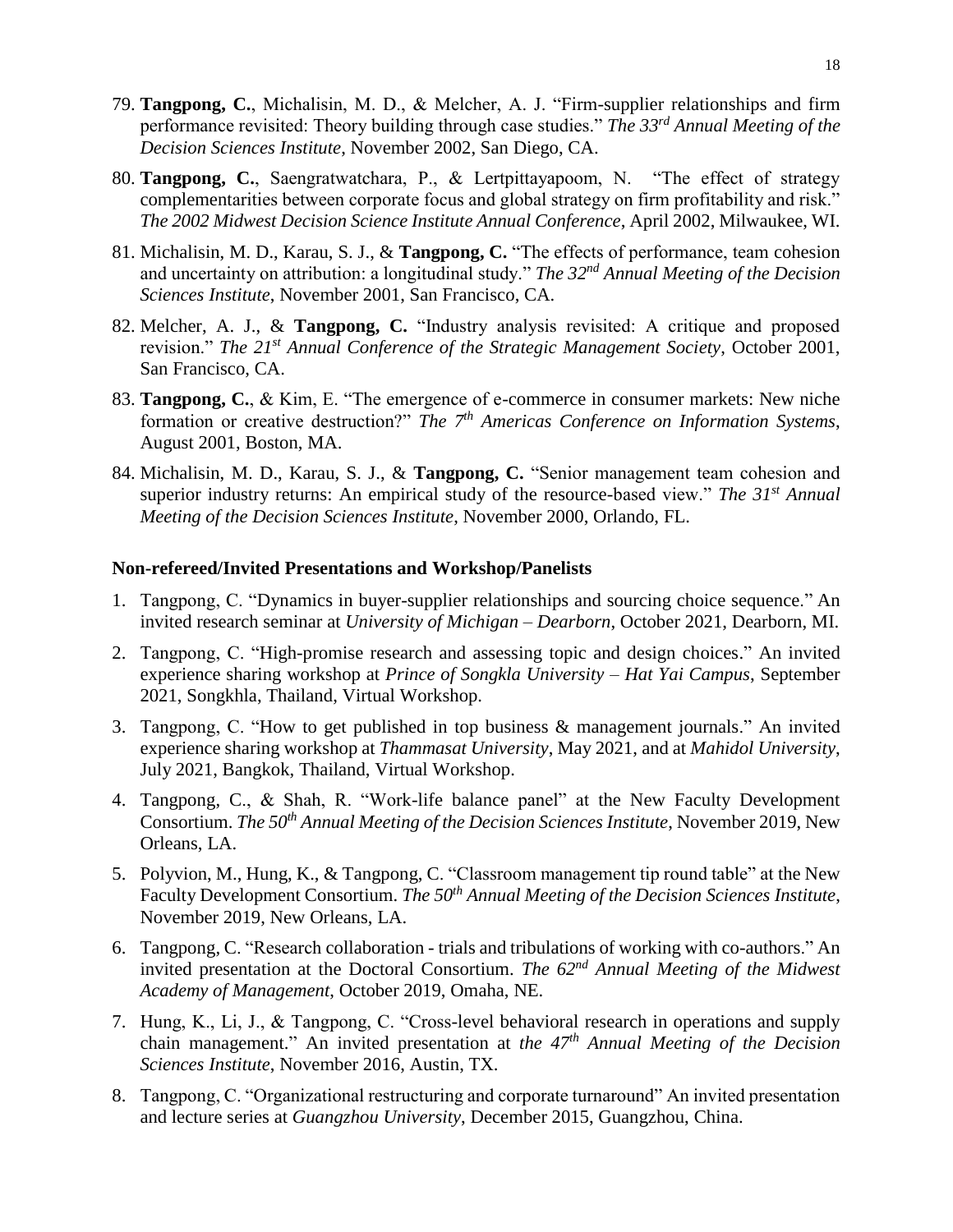- 9. Michalisin, M. D., Tangpong, C., & Melcher, A. J. "A critique of buyer-supplier relationship typologies: Progress, problems and future directions." An abstract presentation at *the 41st Annual Meeting of the Decision Sciences Institute*, November 2010, San Diego, CA.
- 10. Tangpong, C. "Managing for research productivity." An invited presentation and seminar at *Prince of Songkla University – Trang Campus*, August 2010, Trang, Thailand.
- 11. Tangpong, C. "Systematic approaches to generating new research ideas." An invited presentation and seminar at *Prince of Songkla University – Trang Campus*, June 2009, Trang, Thailand.
- 12. Tangpong, C., & Hung, K. "A hidden liability of power: An innovation-inhibiting effect." An abstract presentation at *the 39th Annual Meeting of the Decision Sciences Institute*, November 2008, Baltimore, MD.
- 13. Tangpong, C. "In search for new research ideas." An invited presentation at *the National Institute of Development Administration*, June 2008, Bangkok, Thailand.
- 14. Tangpong, C., Michalisin, M. D., & Melcher, A. J. "Performance effects of relationalism with dominant and non-dominant suppliers: A case study." An invited presentation at *Faculty Research Forum*, College of Business Administration, Clarion University of PA, April 2006, Clarion, PA.
- 15. Tangpong, C. "Path to academic and career success." An invited presentation at *the Society for Advancement of Management (SAM) Meeting*, the Clarion University of Pennsylvania Chapter, March 2006, Clarion, PA.

## **Grants Awarded**

- 1. University Innovative Course Approach Grant, total of \$10,500, Fall 2018.
- 2. Foundation Impact Grant, total of \$52,749.06 (with Laura Trude), Fall 2014.
- 3. Pontikes Center Research Grant, total of \$2,000 (with Euijin Kim), Spring 2000.

#### **PROFESSIONAL SERVICE**

## **Professional Service Highlights**

- Serving on the Editorial Review Board of the *Journal of Operations Management*, 2014- Present.
- President of the Midwest Academy of Management, 2016-2017.
- Chaired a conference program and 15 tracks/sessions, and refereed over 150 papers.

# **Selected Peer-Review**

- Editorial review board: *Journal of Operations Management.*
- Special Issue Guest Editor: *Management Research Review; Journal of Managerial Issues*
- Journal ad-hoc reviewer services: *Journal of Management Studies; Decision Sciences Journal*; *Group and Organization Management*; *Industrial Marketing Management*; *Journal of Business Research*; *Journal of Operations Management*; *Journal of Business & Industrial Marketing*; *Journal of Management Inquiry.*
- Conference reviewer services: *Strategic Management Society*; *Midwest Academy of Management*; *Academy of Management*; *Decision Sciences Institute*.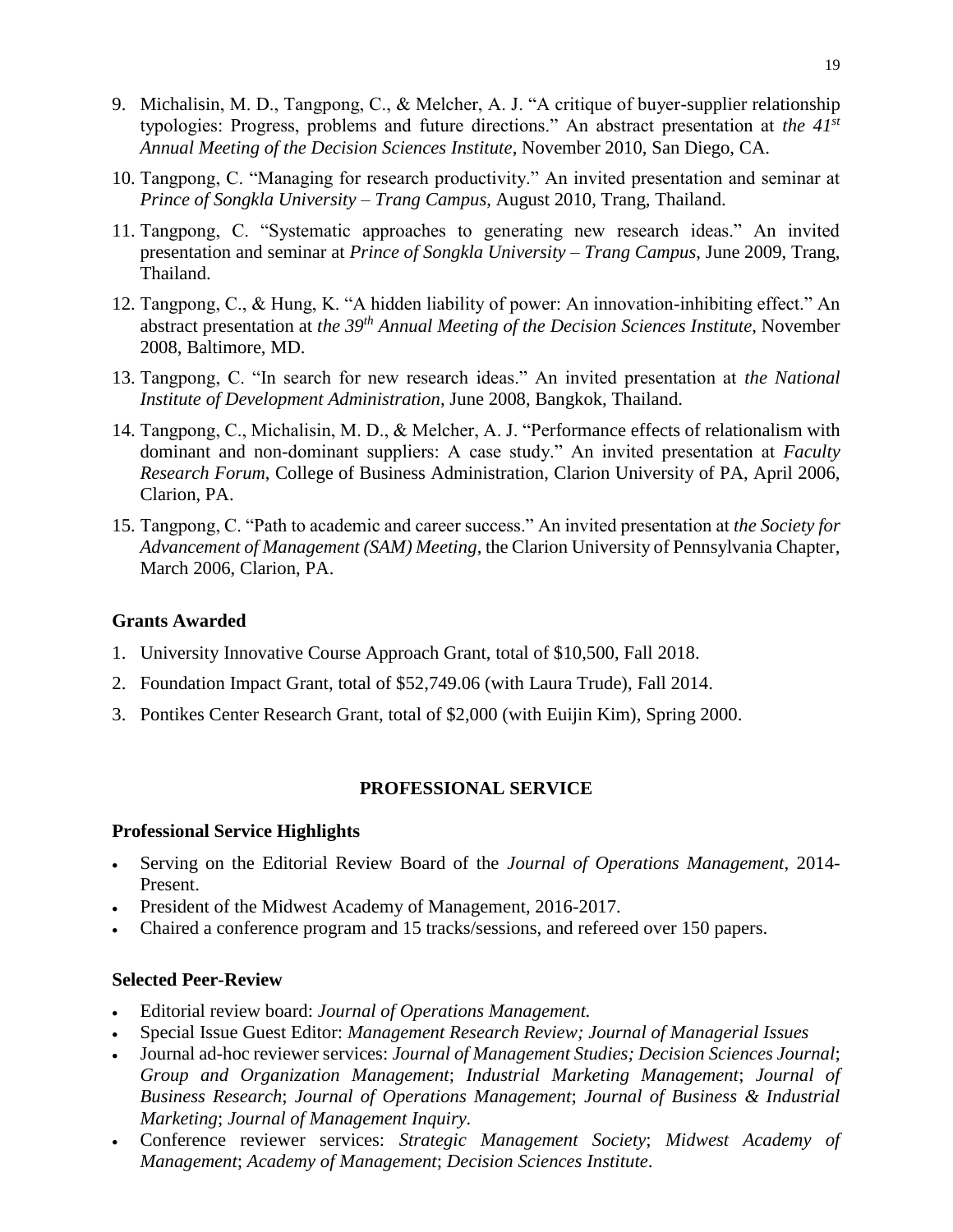# **Textbook Review**

- Reviewer, the instructional materials of Robbins & DeCenzo's foundations of management textbook, *Fundamentals of Management* (2010).
- Reviewer, Ketchen & Eisner's strategic management textbook, *Strategy* (2008).
- Reviewer, Hill & Jones' strategic management textbook, *Essentials of Strategic Management* (2007).

# **Conference Track Chair, Session Chair and Discussant/Facilitator**

- Leadership Session Chair, *the Annual Meeting of the Midwest Academy of Management* (2019).
- Strategic Management Session Chair, *the Annual Meeting of the Academy of Management* (2018).
- Strategic Management Session Chair, *the Annual Meeting of the Decision Sciences Institute* (2016).
- Organization Behavior & Human Resources Management Track Chair, *the Annual Meeting of the Decision Sciences Institute* (2014).
- Research Methods Session Discussant, *the Annual Meeting of the Academy of Management* (2012).
- Strategy & Organization Theory Track Co-chair, *the Annual Meeting of the Midwest Academy of Management* (2011 – 2013).
- Management of Innovation Capability Session Chair, *the Annual Conference for the Academy of Innovation and Entrepreneurship* (2011).
- Strategy & Policy Session Facilitator, *the Annual Meeting of the Decision Sciences Institute*  $(2008 - 2009)$ .
- Strategy & Organization Theory Session Facilitator, *the Annual Meeting of the Midwest Academy of Management* (2008, 2010, 2014).
- Organizational Behavior/Organizational Theory Session Facilitator, *the Annual Meeting of the Decision Sciences Institute* (2007).
- Strategic Management/Economics Track Chair, *the International Decision Sciences Institute Conference and the Asia-Pacific Decision Sciences Institute Conference, Bangkok, Thailand* (2007).

# **Other Professional Services**

- Virtual Visiting Professor in the "PSU Open Mobility" educational project, *Prince of Songkla University – Trang Campus*, Trang, Thailand (July - December 2021).
- Member on the Best Student Paper Committee, *the Annual Meeting of the Midwest Academy of Management* (2019).
- External reviewer for Dr. Brandon Soltwisch's tenure and promotion at University of Northern Colorado (2018).
- External reviewer for Dr. Yi-Su Chen's tenure and promotion at University of Michigan-Dearborn (2016).
- Proposal reviewer for the Louisiana Board of Regents' Research Competitiveness Subprogram (2013).
- External reviewer for Dr. Arifin Angriawan's tenure and promotion at Purdue University Calumet (2012 – tenured/associate professor; 2017 – full professor).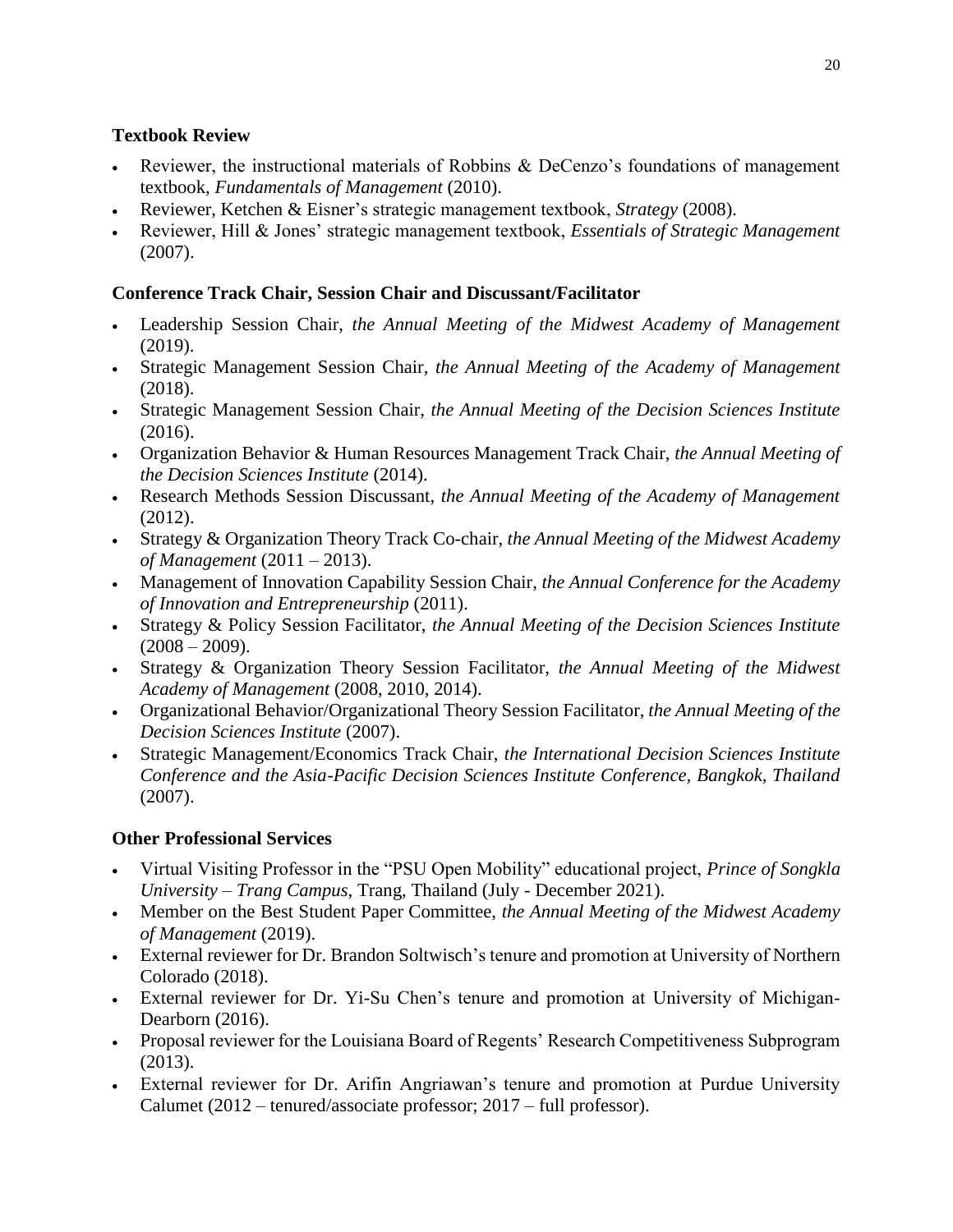# **INSTITUTIONAL AND COMMUNITY SERVICE**

# **Institutional/Community Service Highlights**

- Serving on the College of Business Leadership Team, 2017-Present.
- Served on the University Strategic Planning Committee, 2019-2021.
- Co-Chaired the University Thematic Working Group on Diversity and Inclusion, 2019-2020.
- Chaired the University Program Review, 2014-2016.
- Organized MBA and undergraduate capstone consulting projects for 10 local organizations and start-ups.

# **North Dakota State University**

- Department Promotion and Tenure Evaluation Committee, Department of Management & Marketing (2010 – 2013; as the Committee Chair in 2011 – 2013; 2016).
- Department Search Committee, Department of Management & Marketing (2015; as a Co-Chair)
- Ad-hoc Ph.D. Committee, Department of Management & Marketing (2014 2015).
- Department Merit Committee, Department of Management & Marketing (2009 2016).
- Department Curriculum and Assessment Committee, Department of Management & Marketing (2007 – 2010).
- Department Search Committee, Department of Management, Marketing, & Finance (2008 2009).
- Department Planning Committee, Department of Management, Marketing, & Finance (2006 2008).
- College Leadership Team, College of Business (2017 Present).
- Ad-hoc Ph.D. Committee, College of Business (2015 2016).
- College Research Excellence Committee (2016).
- College Entrepreneurship Endowed Chair Search Committee (2016 2017; as the Committee Chair).
- College Eisele Fellowship Selection Committee (2016).
- Business Dean Search Committee, NDSU (2014 2016).
- MBA Committee, College of Business (2010 2013; as the Committee Chair in 2013).
- Learning Assurance Leadership Committee, College of Business (2008 2010; as the Committee Secretary).
- College Assessment and Curriculum Committee, College of Business (2007 2008).
- University Strategic Planning Committee (2019 2021)
- University Thematic Working Group on Diversity and Inclusion (Co-chair) for Strategic Planning Committee (2019 – 2020)
- University Ad-hoc Summer School Committee (2019 2020)
- University Ad-hoc Budget Committee (2019 2020)
- University Professional Master Program Taskforce (2016).
- University Research Council (2016).
- University Program Review Committee  $(2013 2016)$ ; as the Committee Chair in 2014 2016).
- Graduate Council, NDSU (2013 2016; Graduate Appeal Committee Chair, 2016).
- Faculty Senate Ad Hoc Committee to draft the SROI proposal (2013).
- Faculty Senate Ad Hoc Committee to review Policy 332 (2012 2014).
- Faculty Mentor in Librarian Mentoring Program, NDSU (2012 2015).
- Faculty Mentor in Cohort Mentoring Program, NDSU (2012 2015).
- Faculty Senate Faculty Affairs Committee, NDSU (2011 2014).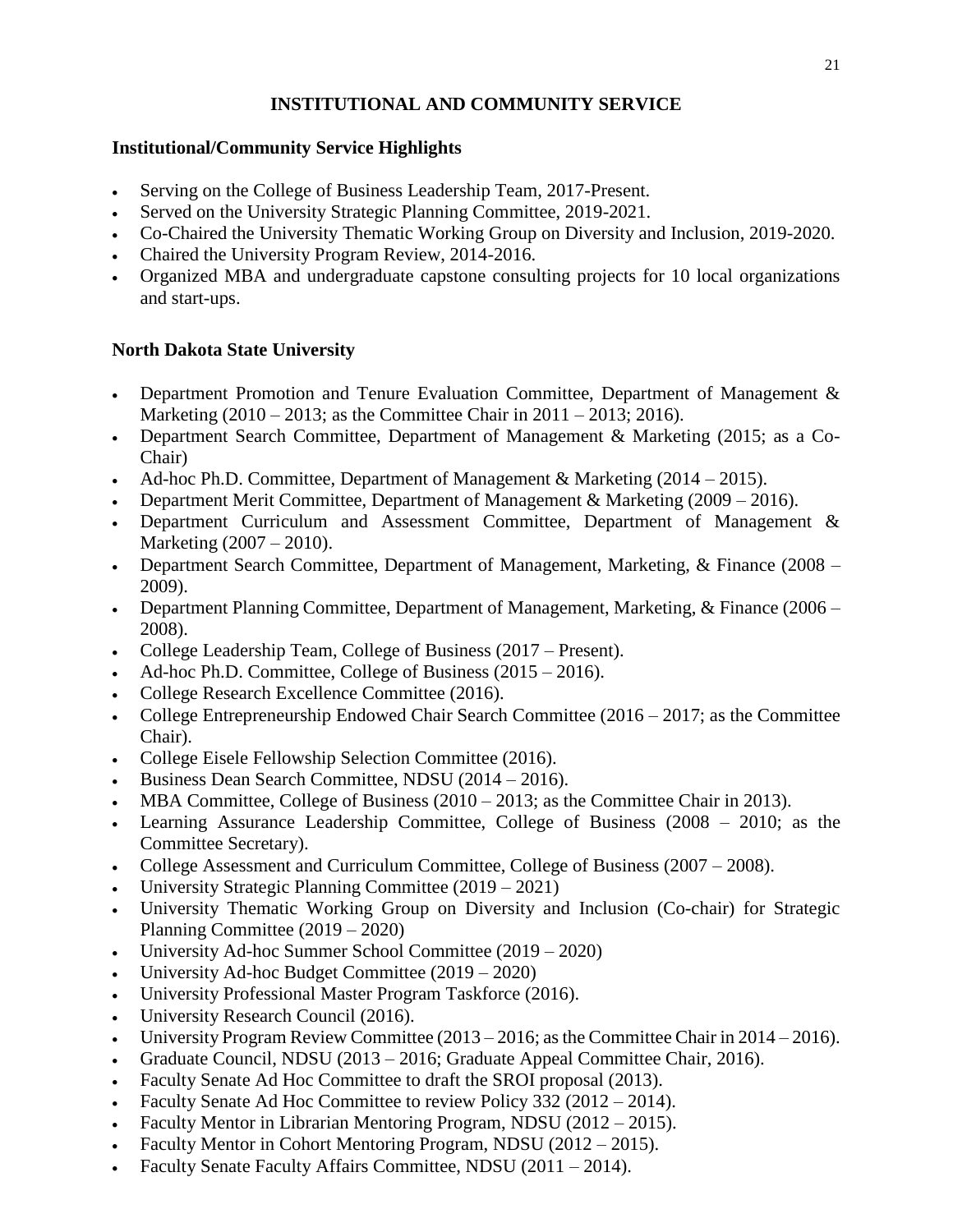- FORWARD Advocate and Ally (2011 Present).
- Dean Evaluation Committee, NDSU (2011).
- Served as a co-advisor of NDSU Phi Beta Lambda (2009 2011).
- Served as the Graduate Appointee for Robyn Myrum, MS in Health, Nutrition, and Exercise Sciences (2008 – 2009).
- Served as a judge for Business Ethics presentations at the NDSU Phi Beta Lambda State Leadership Conference (2008).
- Represented NDSU in the Sunday Academy of the Nurturing American Tribal Undergraduate Research and Education (NATURE) program at Turtle Mountain Community College (2007).

# **Clarion University of Pennsylvania**

- Clarion University Faculty Development Committee, Clarion University of PA (2003 2006).
- Undergraduate Policy & Program Committee, College of Business Administration, (2003 2006).
- Promotion Committee, Department of Administrative Science (2003 2006).
- Scholarship Committee, Department of Administrative Science (2002 2006; served as the Committee Chair in 2003 – 2004).
- Recruiting Committee, Department of Administrative Science (2002 2006).
- Planning and Resource Allocation Advisory Council, Clarion University of PA (2004 2006).
- Institutional Review Board, Clarion University of PA (2004 2005).
- Computer & Technology Planning Committee, College of Business Administration (2002 2003).

# **Community Services**

- Serving as a Board Director of Fargo-Moorhead Table Tennis Association, Fargo, ND (2012 – Present; served as the President from 2012-2015).
- Advised Table Tennis/Ping Pong Club at North Dakota State University (2007 2008; 2018 2020).
- Organized senior business capstone projects to provide consultation services to local start-ups.
	- Agassiz Athletics/Hack Fargo (2017)
	- Social Entre (2017)
	- TEDxFargo (2016)
	- Hammock Initiative (2016)
	- Girl Develop It Fargo (2015)
	- Fargo Game-Makers (2015)
- Organized the Annual Scholastic Table Tennis Tournament for middle and high school students in the Fargo-Moorhead area (2012, 2013, 2014, 2015, 2016).
- Served on the Board of Directors of PAC Sports Management, Fargo, ND (2009 2012).
- Volunteered for Fargo flood preventing efforts (2009).
- Organized MBA projects to provide business services to local organizations (2006).
	- developed a strategic plan for Dennis Farms, Plum Township, PA.
	- developed a strategic plan and action programs for YMCA, Clarion, PA.
	- developed a simple costing system for Superior Machining, Inc., Dubois, PA.
	- provided a strategic management analysis to R & S Vinyl Products, Clarion, PA.